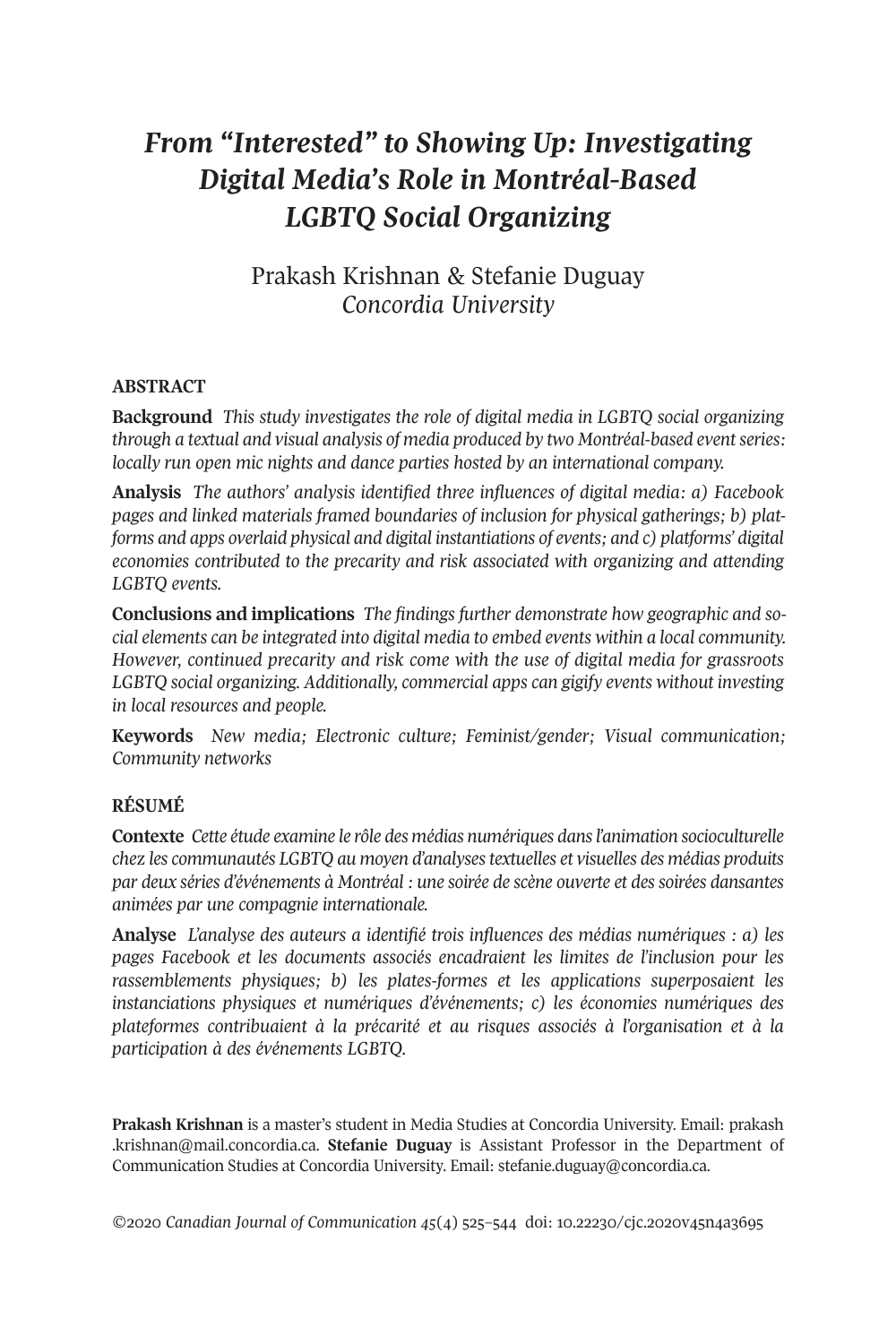**Conclusions et implications** *Les résultats démontrent également comment des éléments géographiques et sociaux peuvent être intégrés aux médias numériques pour enraciner des événements au sein d'une communauté locale. Cependant, il existe toujours la précarité et des risques personelles inhérents à l'utilisation des médias numériques dans l'animation socioculturelle LGBTQ. De plus, les applications commerciales peuvent tirer profit des événements sans investir dans les ressources et les communautés locales.*

**Mots clés** *Nouveaux médias; Culture électronique; Féminisme/le genre; Communication visuelle; Réseaux communautaires*

Facebook remains a key mechanism of social organizing into the 2020s. The authors' News Feeds abound with a range of local events, from activist marches to goat yoga and late-night dance parties. Appearing through Facebook's mobile and desktop instantiations, events are also sometimes promoted cross-platform, appearing on Instagram, dating apps, and ticketing websites. Facebook events appear with an "Interested" button, made eye-catching through a star that transforms into a checkmark when clicked. Depending on Facebook users' privacy settings, this action adds their names to a list of others who are interested, publishes their interest to their networks, and subscribes them to updates that often urge the "interested" to push the "Going" button and show up.

Since Facebook endures as a key outlet for publicizing lesbian, gay, bisexual, trans, and queer (LGBTO)<sup>1</sup> events in Montréal, this article presents an examination of event pages and their associated media to understand organizers' approaches for drawing users to hitthe "Interested" button. Further, it explores how event pages integrate and map on to local social-geographic spaces, especially as mobile media enable targeting physically proximate potential attendees and publishing real-time updates as events unfold. Montréal is a particularly interesting site forthese explorations, given its history of LGBTQ activism and vibrant queer communities. Following the grassroots activism of the 1970s to the 1990s (Hildebran, 1998; Remiggi, 2000), the 2000s saw the augmentation and immense commercialization of LGBTQ spaces, with Fierté Montréal the city's annual Pride festival—becoming the largestin Canada and the Francophone world (Cyprien, 2018). Likewise, patterns of gentrification and heterosexualization similarto those in other Canadian urban centres (Ghaziani, 2014; Nash, 2013) emerged in Montréal's Gay Village, resulting in its subsequent domination by mainstream commercial venues generally catering to upper-middle class white men. Despite these shifting landscapes, Montréal has had a long-standing queer cabaret and grassroots social scene, embodied in performance and dance parties like the iconic Meow Mix "for bent girls and their buddies" (McLeod, Rault, & Cowan, 2014, para. 1). More recent commercialization has also been met with grassroots and community initiatives, often occurring outside the Village, and even explicit backlash, such as alternative Pride events organized by more "radical queer" groups (e.g., Pervers/cité, n.d.).

While commercial dance parties and grassroots social gatherings often function according to different aims or interests, the publicity, promotion, and organization of events has become centralized on Facebook. This article examines the role of digital media in two different LGBTQ event series to determine how social media and apps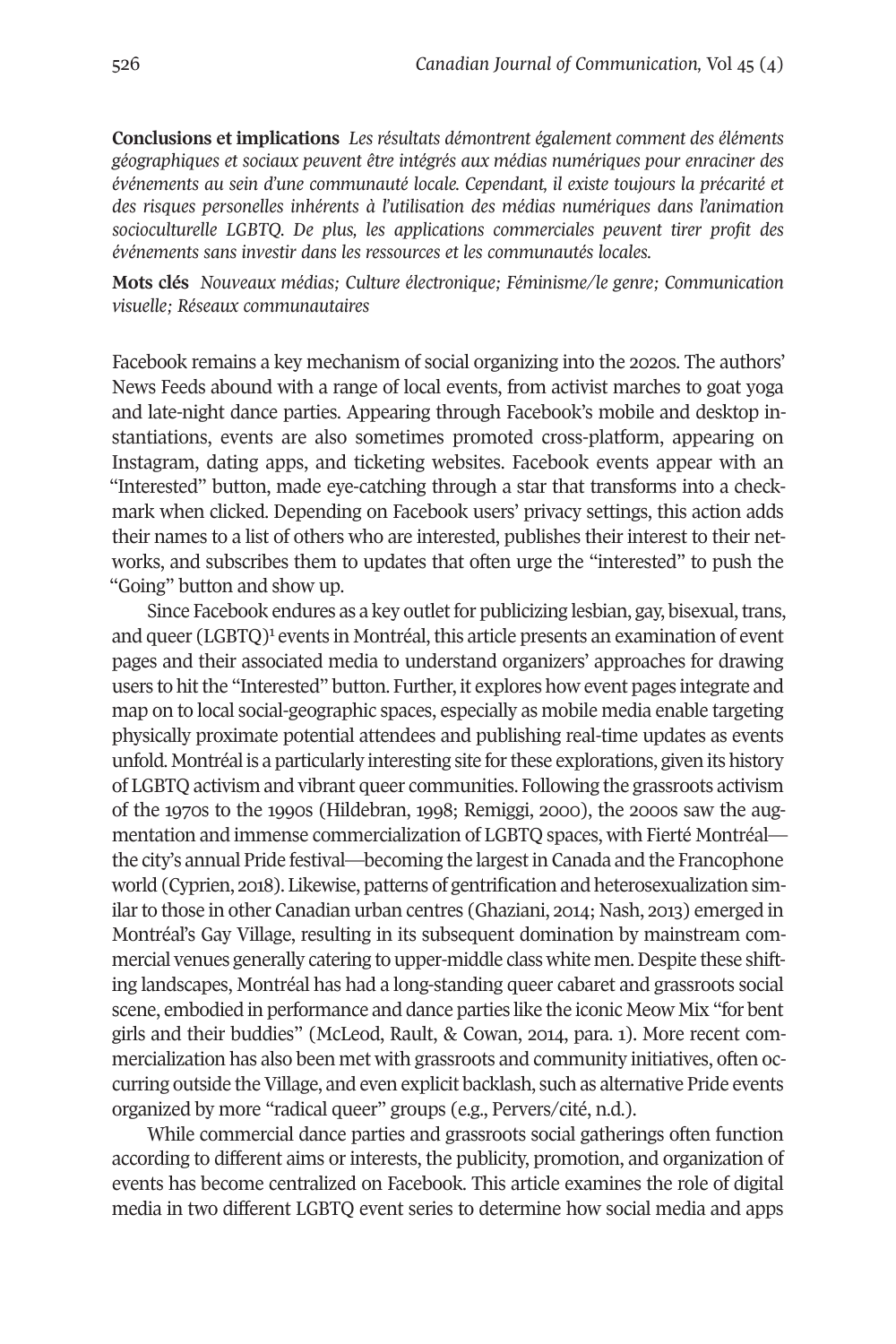are used to frame social gatherings. In conducting visual and textual analysis of Facebook pages and linked digital media for events hosted by a grassroots community organization and a commercial events company, we identified three notable and contrasting influences of digital media on event series. These included a) the framing of events through their digital presence, pre-delineating boundaries of inclusion and exclusion; b) the creation of hybrid spaces (de Souza e Silva, 2006) overlaying physical and digital instantiations of events and shaping their relationship to the local socialgeographical context; and c) the integration of LGBTQ social organizing into contemporary digital economies that emphasize sharing, spontaneity, and constant relationality. In analyzing these influences of digital media, we expand upon Adriana de Souza e Silva's (2006) theory of hybrid spaces to consider the relevance of local geographic and social factors in digital event communication. We also highlight how elements of the digital economy contribute to the precarity of LGBTQ social organizing efforts and provide observations on the ways inclusive discourse is differentially employed within social media organizing.

# **Activism, commercialization, and queer sociality**

Social connection and political challenges to heteronormativity have gone hand in hand for LGBTQ people. LGBTQ gatherings give rise to counterpublics that challenge the assumed heteronormativity of public space (Warner, 2002). Such publics lend political power to highly visible Pride marches and LGBTQ venues within gay villages (Brickell, 2000; Castells, 1983). Sexual connection has historically been politically charged, with police raiding sites of LGBTQ sexuality, such as bars and bathhouses, throughout the 1960s and 1970s. While Stonewall and its resulting riots are publicly resonant instances of this political reality, Canada has its own history of police raids on gay and lesbian bars and sex clubs, resulting in political action (Nash, 2013). Alongside physical instantiations of counterpublics, LGBTQ people have long produced media, from newspapers to radio shows, constituting what Rodríguez (2001) calls "citizens' media," which empowers communities to enact change. LGBTQ-generated media has the capacity to bring people together and forge social connections which, in turn, can foster activism and political change.

Despite this, LGBTQ movements are often fragmented and disparate. Moussawi (2014) reminds us that LGBTQ organizing is comprised of multiple subject positions and intersectional struggles within and across a variety of organizations. From gay liberation adherents to lesbian feminists, political organizing in North America has often been fraught with discursive efforts to delineate boundaries of inclusion and exclusion surrounding movements (Smith, 1999). Marginalized groups are often situated outside these boundaries; for example, Ware (2017) illustrated how racialized and Indigenous activism and histories are often erased from LGBTQ archives and memories. The emergence of "queer" as a movement and set of politics in the 1990s aimed to bridge these divisions (Jagose,1996) by rejecting hegemonic binaries and other categorizations that reinforce social divides permeating lines of sexual orientation, class, race, and gender (Eng, Halberstam, & Muñoz, 2004). However, queer's integration into mainstream parlance as an umbrella term for LGBTQ people now carries variable degrees of political efficacy, depending on its use.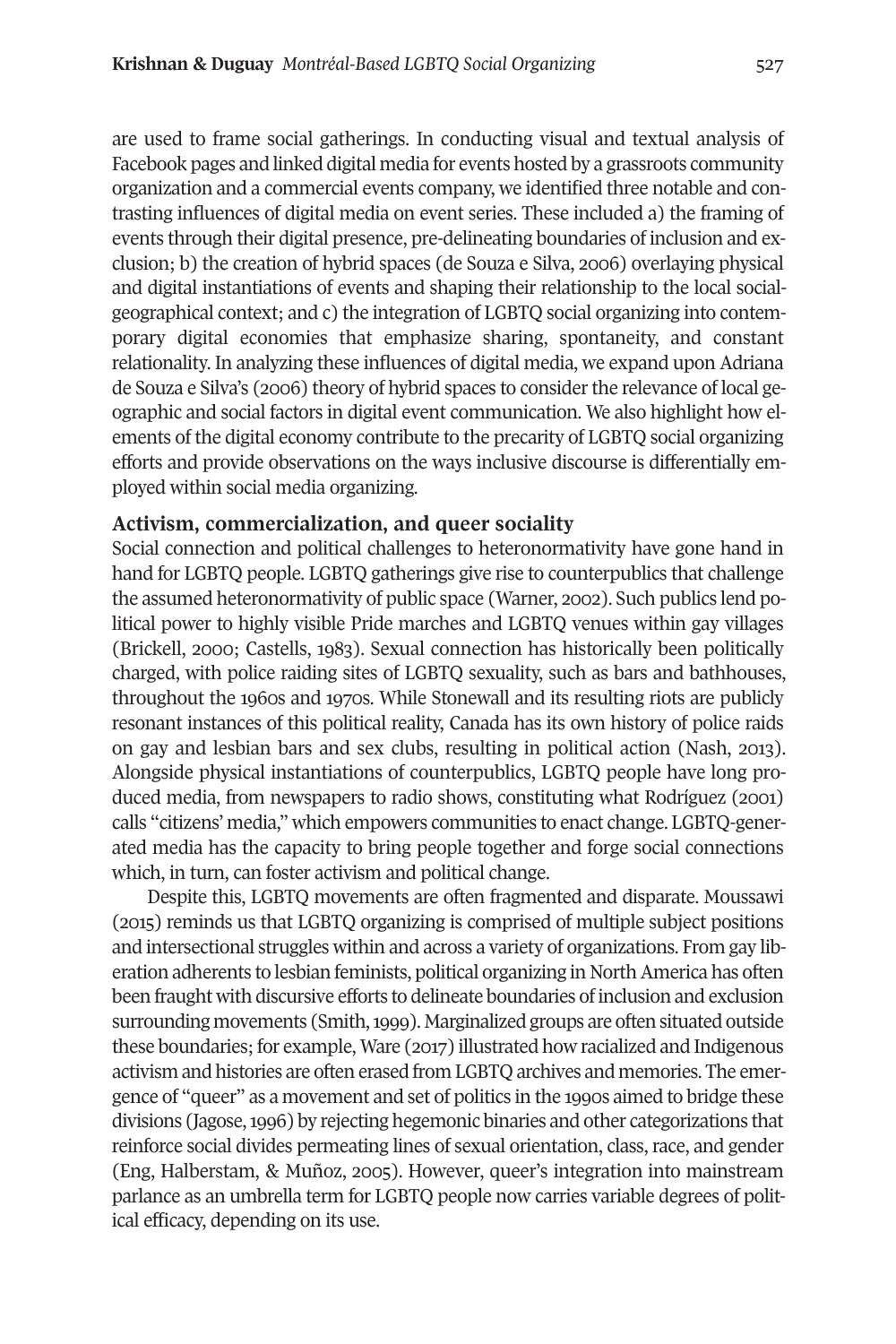In recent decades, LGBTQ social organizing has responded to intensifying neoliberal political and economic contexts. Barnhurst (2007) cautioned that visibility could foster not only tolerance but also assimilation and relegate LGBTQ people to a market niche. A shift toward campaigning for equal rights in the 1990s and 2000s, focusing on the right to same-sex marriage, has given rise to homonormative political approaches emphasizing LGBTQ people's normality and similarity to heterosexual people (Richardson, 2004). Within heteronormative logics, consumption is a means to citizenship, in terms of full social and economic participation, as multiple brands and corporations pander to the "pink dollar" (Sender, 2004). In turn, politically charged Pride marches have been replaced with heavily branded events, which Browne (2007) has termed "a party with politics" (p. 1). Montréal's Gay Village has likewise been scrutinized as a site of hypermasculine representation catering to affluent and English-speaking male tourists (Ray, 2004). To separate themselves from the concept of a "gay" neighbourhood and its narrow views of hypermasculinity and homonormativity, those identifying as *queer*–primarily Anglophones–are moving away from organizing in the Village. Instead, they are opting for neighbourhoods perceived to be more welcoming to a wider diversity of people and that oppose the commercial culture of the Gay Village such as the Mile-End (Lecavalier, 2018). Although commercial campaigns have often targeted White gay men for their increased earning power over other sexual minorities, the greater visibility of minority identities has led to more elaborate targeting of market niches, such as through parties promoted to Hispanic queer women (Squires, 2019).

Many grassroots organizations as well as individuals, such as lesbian and bisexual women, are facing systemic barriers to financial security in the face ofrising rent prices and gentrification. Consequently, their living and gathering spaces have become dispersed across cities (Ghaziani, 2014; Podmore, 2006). Media reports convey how venues for LGBTQ women are disappearing from Montréal and Toronto as businesses and organizations are unable to keep up with rising rents (Paré, 2018; Xtra Video, 2018). However, Gieseking (2016) argues that even as these material spaces shift over time, women's imagined lesbian-queer spaces across cities play an important role as welcoming spaces for queer bodies and lives.

# **Hybrid digital sociality**

Digital and mobile technologies increasingly play a role in the formation of imagined, immaterial, and material LGBTQ spaces. From early email listservs to today's social media, these technologies have enabled dialogue and facilitated the formation of publics and counterpublics among LGBTQ people (Cooper & Dzara, 2010; Gray, 2009; McLean, 2014; Siebler, 2016; Wakeford, 1996). However, contemporary social media and apps introduce sociotechnical arrangements that warrant further investigation in relation to LGBTQ social organizing. The use of digital media within other kinds of social movements has been widely studied, with scholars identifying that social media enable information exchange and rapid mobilization (Bennett & Segerberg, 2012). Many studies have focused on large political actions organized through social media, which garner broadcast media's attention to form "hybrid media systems" (Chadwick, 2013) that operate across old and new media formats. Analyzing Canada's Indigenous movement #idlenomore, Callison and Hermida (2014) built on the concept of hybrid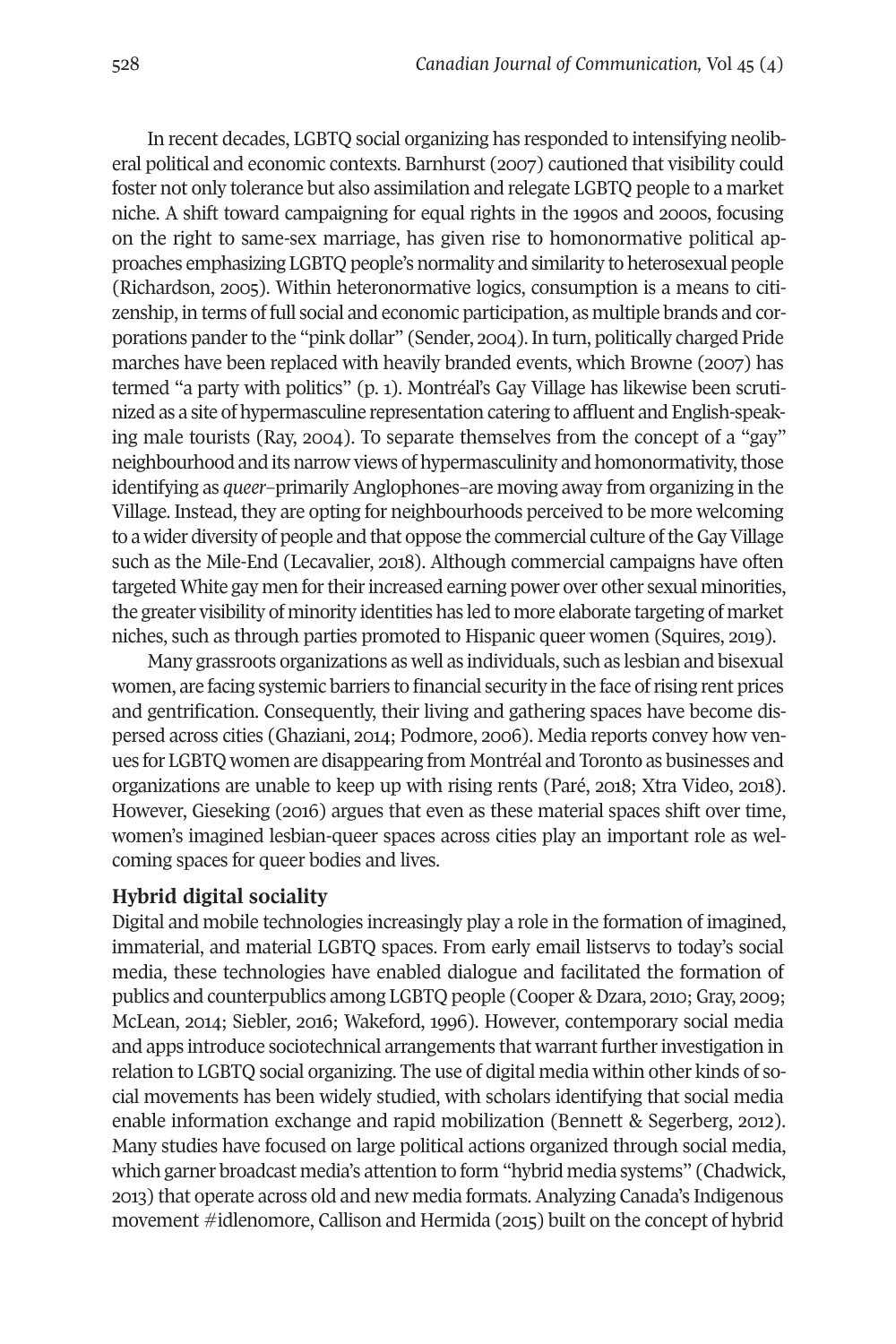media systems to identify how social media enable multiple voices to contribute to an issue, facilitating "resonance" that constructs "the movement's collective identity" (p. 713). While organizing through social media is often paired with in-person protests or gatherings, this online dialogue plays a key role in pre-defining such actions. Mobile media also frame smaller scale in-person encounters. For example, the streamlined interface and conversational norms ofGrindr—a social networking app with a large user base of men seeking men—contribute to framing future in-person meet-ups as sexual encounters (Licoppe, Rivière, & Morel, 2016). As digital media plays a role in framing social interactions, this study extends a growing line of research (Dhoest & Szulc, 2016; Miles, 2017) that examines how LGBTQ publics and counterpublics interface with the locales in which this technology is used.

Contrasting with early conceptions of the internet as a virtual space, scholars have underscored how digital media permeates physical space and off-line relationships (Daniels, 2009). According to de Souza e Silva (2006), mobile technologies extend this permeation, giving rise to "hybrid spaces," which she defined through three qualities. First, hybrid spaces constitute a "merging of borders between physical and digital spaces, because of the use of mobile technologies as social devices" (p. 265). She underscored that mobile technologies do not in themselves construct hybrid spaces, but the social networks mobilized across physical and digital space give rise to a hybrid space of sociality. Second, hybrid spaces emerge as mobile interfaces, bringing social networks into physical spaces. Whereas "static" computer desktops require individuals to enter digital networks from bounded locations, mobile interfaces allow users to bring along their networks as they traverse public space. Lastly, hybrid spaces constitute social spaces that reconfigure interactions with nearby others and the physical space they occupy. Hjorth and Lim (2012) similarly observed the emergence of "mobile intimacy" among individuals connected digitally and physically, as mobile technologies enable an "overlaying of the material-geographic and electronic-social" (p. 478). Although de Souza e Silva's theory of hybrid spaces focused on location-based gaming and emerging mobile activities in the early 2000s, the widespread uptake of smartphones in Canada over the past decade contributes to an everyday permeation of mobile devices into physical space (CRTC, 2019). Individuals function seamlessly across space and devices to participate in digital publics that are anchored in physical locations or generated due to proximity. This hybridity is reflected in studies of dating apps, which generate a co-presence among gay and lesbian users, enabling connection even if individuals are physically situated in heteronormative spaces (Blackwell, Birnholtz, & Abbott, 2015; Tang, 2017).

The modes of profit generation used by platforms shape the configurations of, and practices associated with, hybrid spaces. Since user data provides the main revenue source for platforms, such as Facebook and free apps, their policies, infrastructures, and features encourage sharing widely in exchange for sociality (Papacharissi & Gibson, 2011). This results in a "default publicness" that Cho (2017) observed is potentially harmful for LGBTQ people, especially LGBTQ youth of colour, as a design logic that can inadvertently "out" them to unwelcoming acquaintances in their networks. Research confirms that social media's imperative toward sharing leads LGBTQ people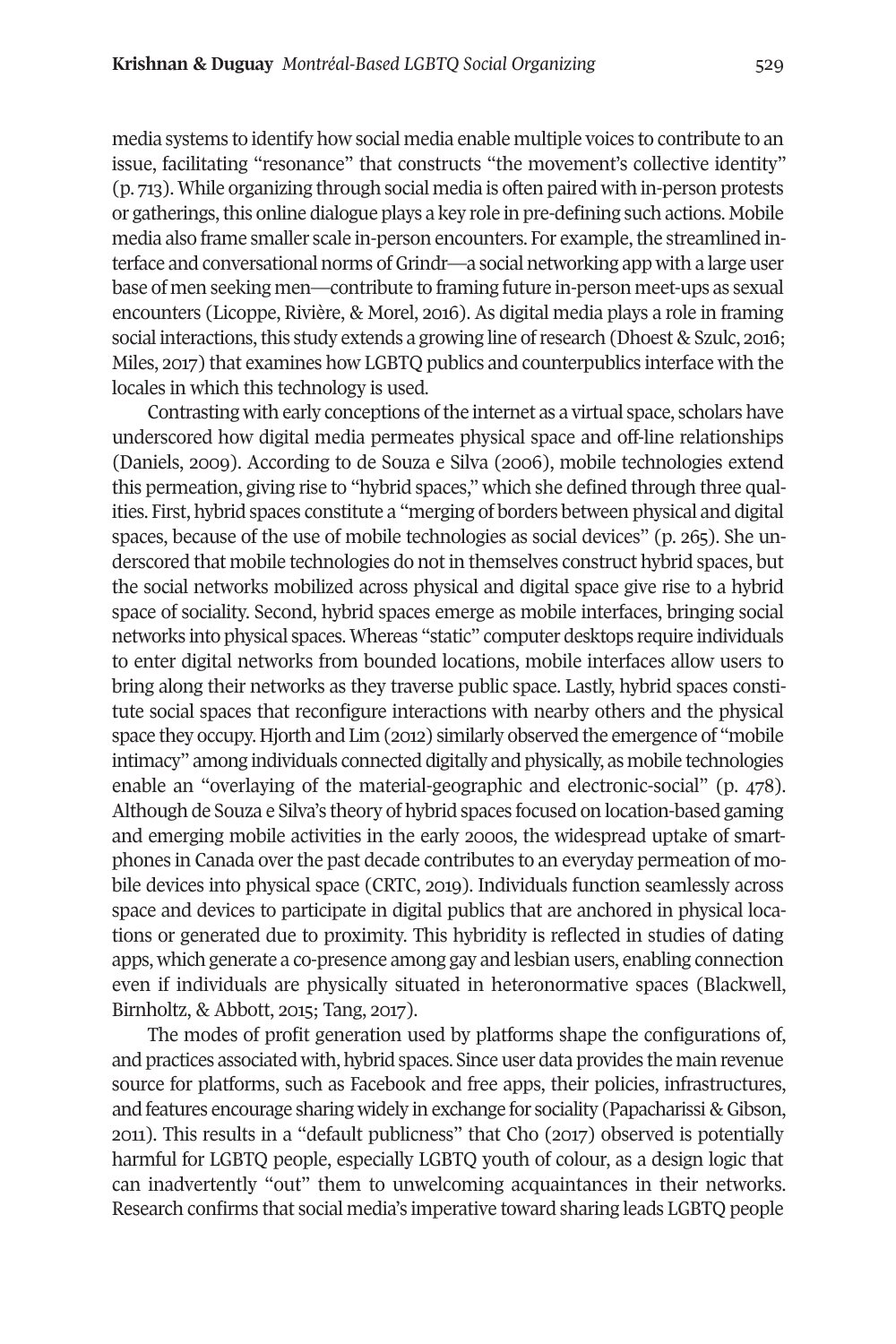to develop strategies for containing and selectively communicating information about their sexual identity (Hanckel, Vivienne, Byron, Robards, & Churchill, 2019).

The digital economies propelled by social media also shape modes of labour and marketing approaches associated with sociality and social organizing. While the labour of women, racialized people, and immigrant communities has long been devalued and precarious, Baym (2018) reflected on how an increasing number of jobs have become subject to gigification through social and digital media. Individuals view themselves as entrepreneurs who must sustain a digital persona and potentially lucrative connections through "relational labour"—"the ongoing, interactive, affective, material, and cognitive work of communicating with people overtime to create structures that can support continued work" (p. 19). This work supports sporadic "gigs" and piecemeal jobs that combine to allow individuals to earn a living. The gig economy is sometimes more generously referred to as the "sharing economy" since individuals implement their own resources in the work (Martin, 2016), such as by sharing their homes as AirBnB hosts or, more abstractly, sharing their social capital to direct attention to an artistic endeavour (Baym, 2018). Despite promises of flexibility and low barriers to entry, the gig economy has given rise to an increasing number of individuals working precarious jobs while their labour channels money into platforms hosting gig work (Stemler, 2017). Platforms and businesses also take advantage of hybrid spaces through "brand activations" invoking digital and physical engagement at events, such as through custom hashtags and Instagrammable displays (Carah & Angus, 2018). Digital media's framing and facilitation of hybrid spaces within this economic context raises questions about how social media and apps shape LGBTQ social organizing.

### **Methods**

As two queer media scholars who have relocated to Montréal from elsewhere in Canada, we were particularly interested in how social media was implicated in framing the local meeting spaces of LGBTQ people in this city.Although we found social media to be a common route to discovering social gatherings, we often hit the "Interested" button but did not, in fact, show up. As we subscribed to but rarely attended events, we found ourselves as observers, noting how particular "queer" event series caught our attention. We chose to focus on two event series that called for wide participation from "queer" people but contrasted in their approaches, with one as a grassroots endeavour and the other originating in a commercial context. We aimed to identify how such different events were framed and promoted through similar platformed arrangements of digital media. Given the impact of gentrification on the social organizing of sexual minorities, we specifically selected event series focused on engaging participation from individuals other than white gay men. Our analysis began with the most prominent digital promotion of events, which occurred through Facebook event pages, and branched out to linked media and apps.

The Montréal-founded GENDER B(L)ENDER: open mic queer (hereafter abbreviated to GB) began in May 2013 and continued on a near monthly basis until May 2018. In this time, more than 40 editions of GB were held across the city, hosting 600 performances including drag and burlesque—following the traditions of past Montréal queer cabaret event series. The majority of performers belonged to the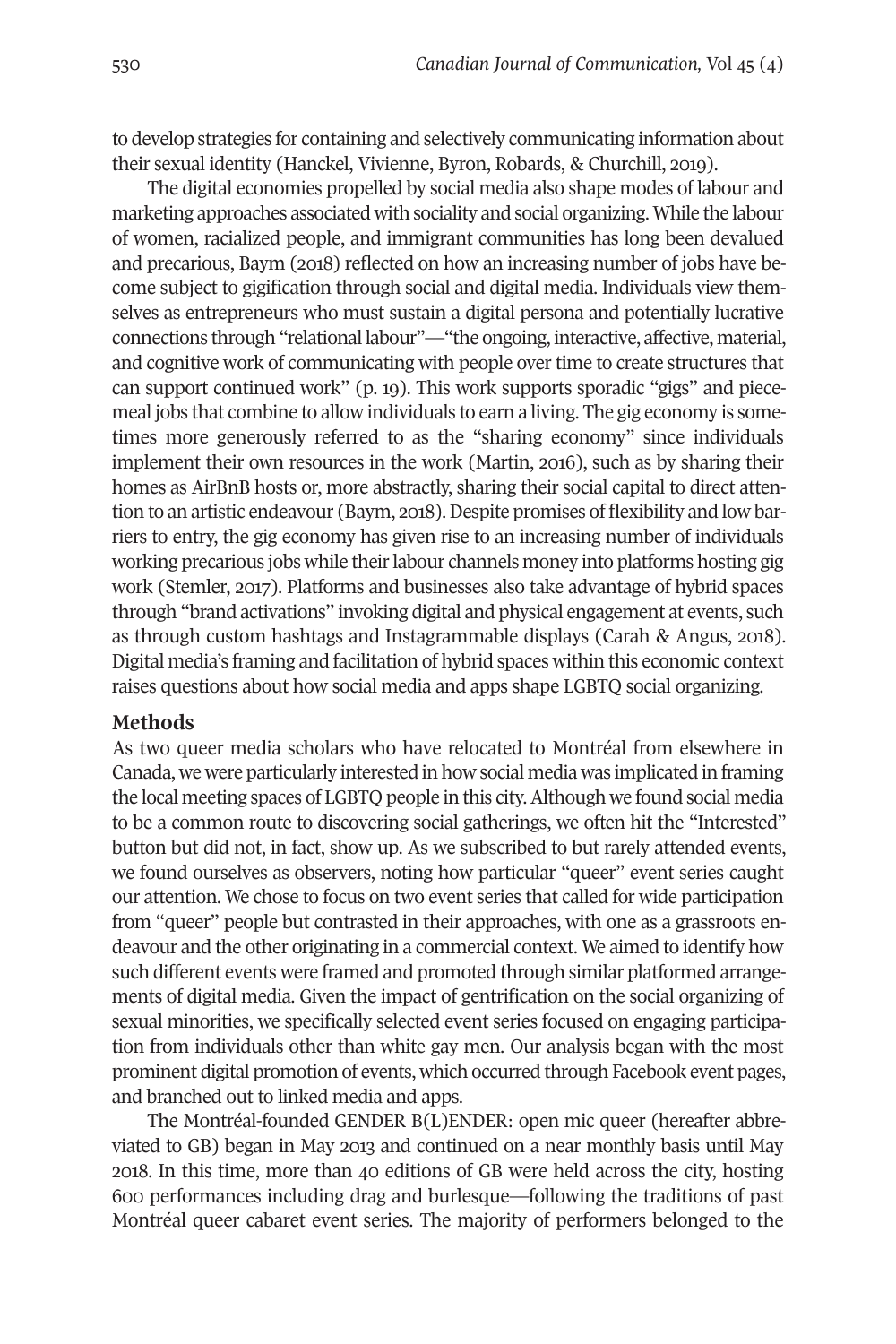QTPOC (queer and/ortrans people of colour) community, as well as other non-binary and trans communities (La Mackerel, 2019). Recognizing thatintersectional and often marginalized identities are frequently rendered invisible in more mainstream gay and lesbian spaces, GB's founder, host, and organizer, Kama La Mackerel (2018) recalled in a Facebook note the series being

a space that i created to fill the void that i felt when i moved to montreal 6 years ago: i was hungry … for community spaces that would welcome me, even if i wasn't one of the cool queers, even if nobody knew me, even if my art was not polished.

Although GB was held in multiple venues, this study focused on the most recent events held in its final location: L'Euguélionne, librairie féministe (feminist bookstore). We analyzed the Facebook event pages used to publicize GB open mic nights as well as the linked bookstore website that provided more information about the venue and its mandate.

The other event series consisted of dance, party, and music-themed events organized and hosted by HER, which describes itself as follows:

With over 3.5 million users and live in over 55 countries, HER App is the world's largest dating and social networking app for LGBTQ+ women and queer people. HER is also the largest international LGBTQ+ events company for women and queer people globally. (HER App, 2018a)

Initially launched in 2012 as the lesbian dating app Dattch, this company rebranded its app to serve a wider range of female-identified queer people while attempting to remain competitive as a dating app through Silicon Valley models of marketing (Murray & Ankerson, 2016). In addition to managing the mobile app, which enables users to match with each other, chat in community forums, and view nearby events, HER hosts physical events in multiple cities across the United States, the United Kingdom, and Australia; Toronto and Montréal are the only Canadian locations. Seasonal parties are organized by locally based "Her ambassadors" and publicized through Facebook events and the HER App. We examined the Montréal Facebook event pages, app announcements, and linked ticket and venue websites.

For each event series, we conducted poststructural textual and visual analysis (McKee, 2003; Rose, 2012) of digital media relating to the most recent events as of July 1, 2019. This analysis involved close reading of Facebook event pages, including the description, banner image, and posts made by the organization, which ranged from reminders to memes aimed at generating interest among potential attendees. We also analyzed venue information and links from Facebook event pages to further media (e.g., promotionalYouTube videos and performers' Soundcloud pages). Counting each post, image, and linked webpage as a media artifact, our analysis comprised approximately 140 media artifacts for HER and 100 for GB. Some media artifacts were larger, such as press releases, while others were short posts, but even memes and reminders were discursively rich texts for analysis. We iteratively coded the content for individual events from each series, identifying descriptive, topical, and analytic codes (Berg, 2009). Analytic codes were then compared and contrasted across event series to iden-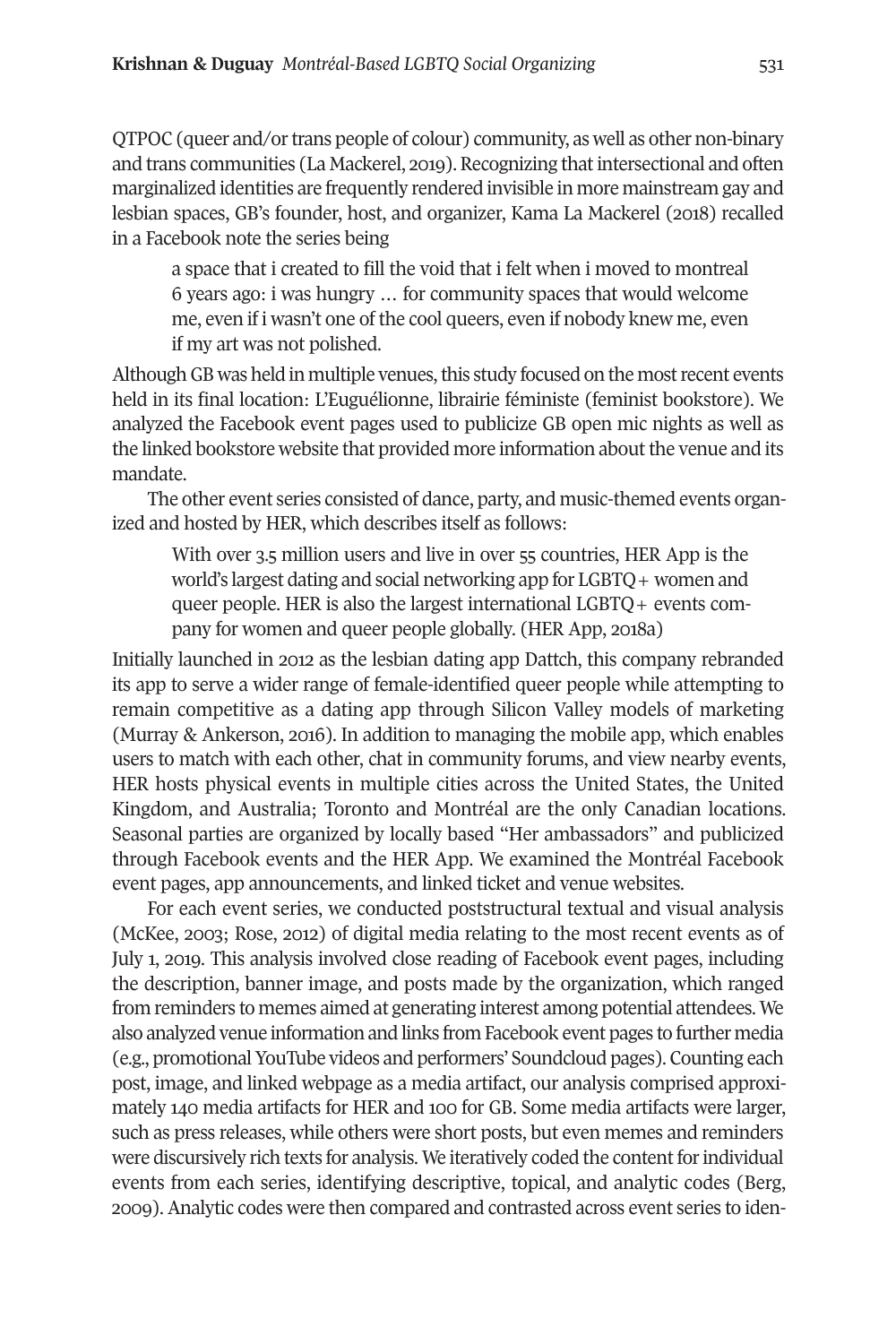tify emergent themes (Morse & Richards, 2002). Theoretical saturation was reached after analyzing six events from each series, encompassing GB events from September 2017 to May 2018 and HER events from June 2018 to June 2019. Our analysis incorporated our growing local knowledge of Montréal's geographies as well as the practices and norms of its LGBTQ communities.

Since our analysis focused on the digital media used to organize these events, we examined only posts made by the organizers, notindividual users' posts. This was also an ethical choice, respecting that attendees might not anticipate that their social media activity would be re-contextualized (Eynon, Fry, & Schroeder, 2017), whereas organizers' social media activity is intended to be viewed widely and shared to boost promotion. We paid attention to how the platforms involved—mostly Facebook but also the HER App, ticketing platforms, and performer websites or social media accounts—shaped organizers' approaches to publicizing these events. For this reason, our analysis is limited to the digital media concerning events and does not extend to the physical spaces in which events took place. This opens up the opportunity for future research that extends online observations into physical space to further understand how digital organizing shapes in-person experiences of events. Our findings invite such endeavours as our analysis illustrates how physical and off-line elements of place, networks, and social and economic relationships became instantiated in these events' digital promotion.

# **Findings and discussion**

Three key themes emerged from our analysis, indicating the role of digital media in organizing these LGBTQ events. These themes reflected how Facebook pages and associated media (a) were used to construct boundaries of inclusion and exclusion for events; (b) facilitated the creation of hybrid spaces across specific locales; and (c) enabled constant, relational forms of organizing that carried elements of precarity for LGBTQ gatherings, venues, and individuals. The following sections elaborate on these themes, and our conclusion identifies their implications for LGBTQ social organizing.

# *Boundaries of inclusion and exclusion*

Digital media surrounding events were pivotal in identifying who they were *for*—not only in terms of explicit statements about desired participants or attendees, but also through subtle indications about who was welcome. Both series described their events as "queer" and being for "queer" people, but this term took on a different meaning in GB's event media in contrast to HER's media. GB's recurring event description notes, "GENDER B(L)ENDER is a space for queer performances including music, poetry, drag, projections, comedy, 'experimental art' and YOU" (La Mackerel, 2017). GB positions itself as a radical space of queering Montréal's art scene, not only based on performers' gender and/or sexual identities, but by challenging hierarchies of performance art. La Mackerel (2019) states, "Drag, gender-bending, gender-fucking are appreciated, as is anything that pushes boundaries." By pushing the boundaries of what constitutes traditional open mic performances to encapsulate a multitude of art forms relating to a queer audience, GB provokes imaginaries of counterpublic gatherings, which are in tension with and break away from the norms of dominant publics (Warner, 2002).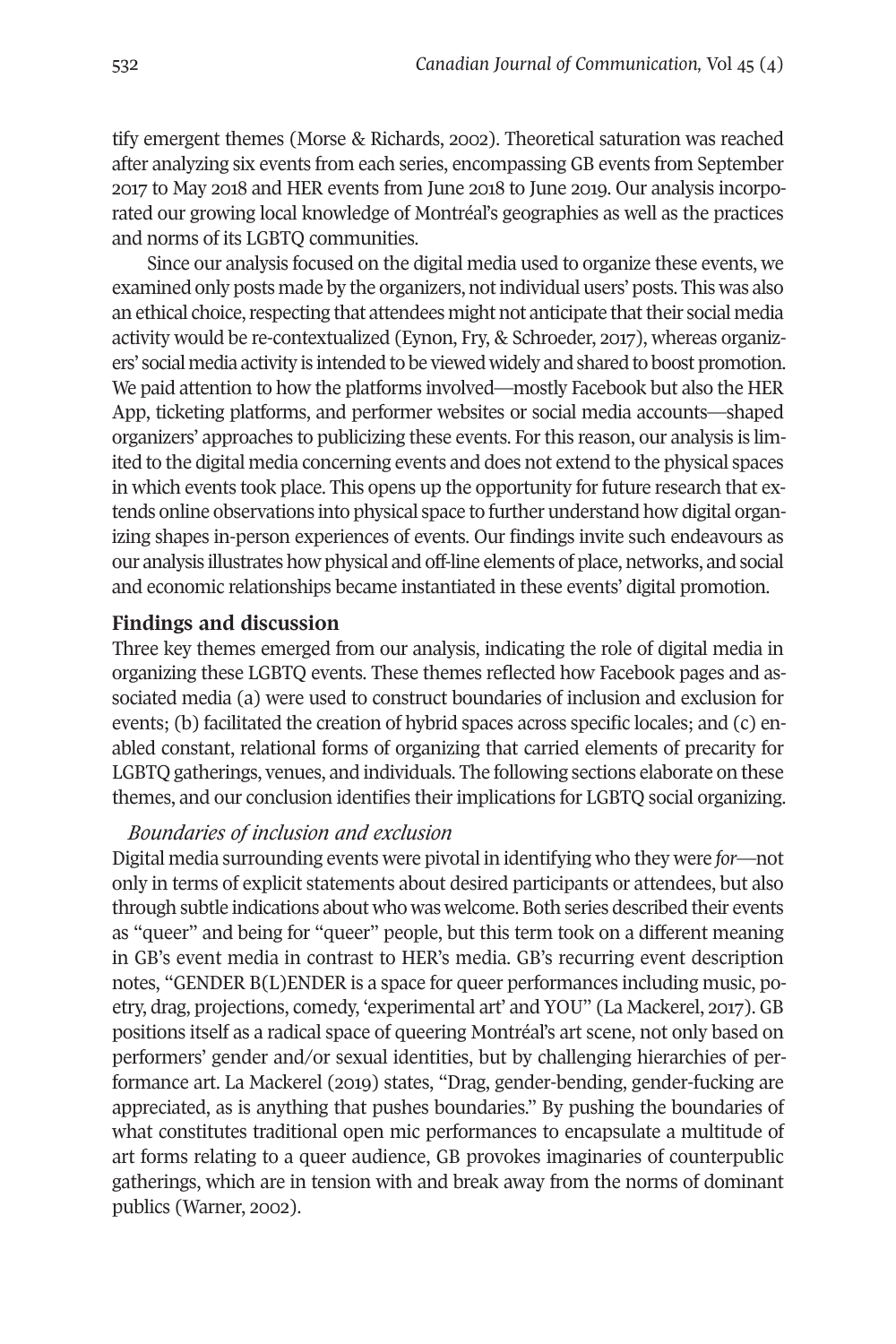Images and text descriptions on GB's Facebook event pages reinforced messages of queer inclusivity. The banner image, which appeared in various formats across events, featured the outline of a food blender on a pixelated chromatic background with each event posting a unique design and/or colour scheme (Figure 1). Changing

colour schemes across events supported a sense of queer fluidity, whether in gender identity, expression, or sexual orientation. The final event banner showcased a collage of images from past events, which included diverse portrayals of gender nonconforming people, unicorns, rainbows, hearts, and butterflies alongside the iconic blender avoiding distinct identity categories while reinforcing the event's non-normative aesthetic. When defining what constitutes queer community, GB under-

**Figure 1: Banner from Gender B(l)ender 38: open mic queer à l'Euguélionne**



*Source:* La Mackerel, 2017

scored that its events were "a safer space where folks from LGBTQ + communities can have access to a stage without being judged" (La Mackerel, 2017). This safer space was instantiated through the following post on each event page:

GENDER B(L)ENDER, as an open mic, strives to be inclusive, experimental but also safe(r) for the audience as well as for the artists. Therefore*,* this space aims to be an anti-oppressive space: so please keep any sexism, homophobia, transphobia, racism, ableism etc. and any other oppressive language or behaviour out of the space. Performers are also requested to issue trigger warnings before their performances, should their performance be triggering, as well as make sure audience consent is obtained if a performance requires audience participation. (La Mackerel, 2017)

By explicitly stating expectations for conduct, GB shifted from the use of "queer" as an event descriptor to its use an *act* of inclusion, the *work* of forging queer identities (Gray, 2009), through fostering behaviour that counters oppression, obtains consent for participation, and traverses boundaries of gender, race, and (dis)ability. This too reflects the framing of events as counterpublic spaces,fostering a space ofregroupment (Fraser,1990) protected by these stipulations, which then allows for a visible difference from and challenge to heteronormative and homonormative publics.

In contrast, HER's frequent use of the term "queer womxn" is part of a rebranding strategy rolled out in 2018 (Brabaw, 2018). Intended to welcome trans and non-binary people, queer womxn is used as a catch-all term for female-identified LGBTQ people. Despite this official wording, the media and organizations affiliated with the HER events observed tended to narrow the definition of their intended participants. For example, a June 2019 event featured performers from the "Girlie Circuit Festival" on tour from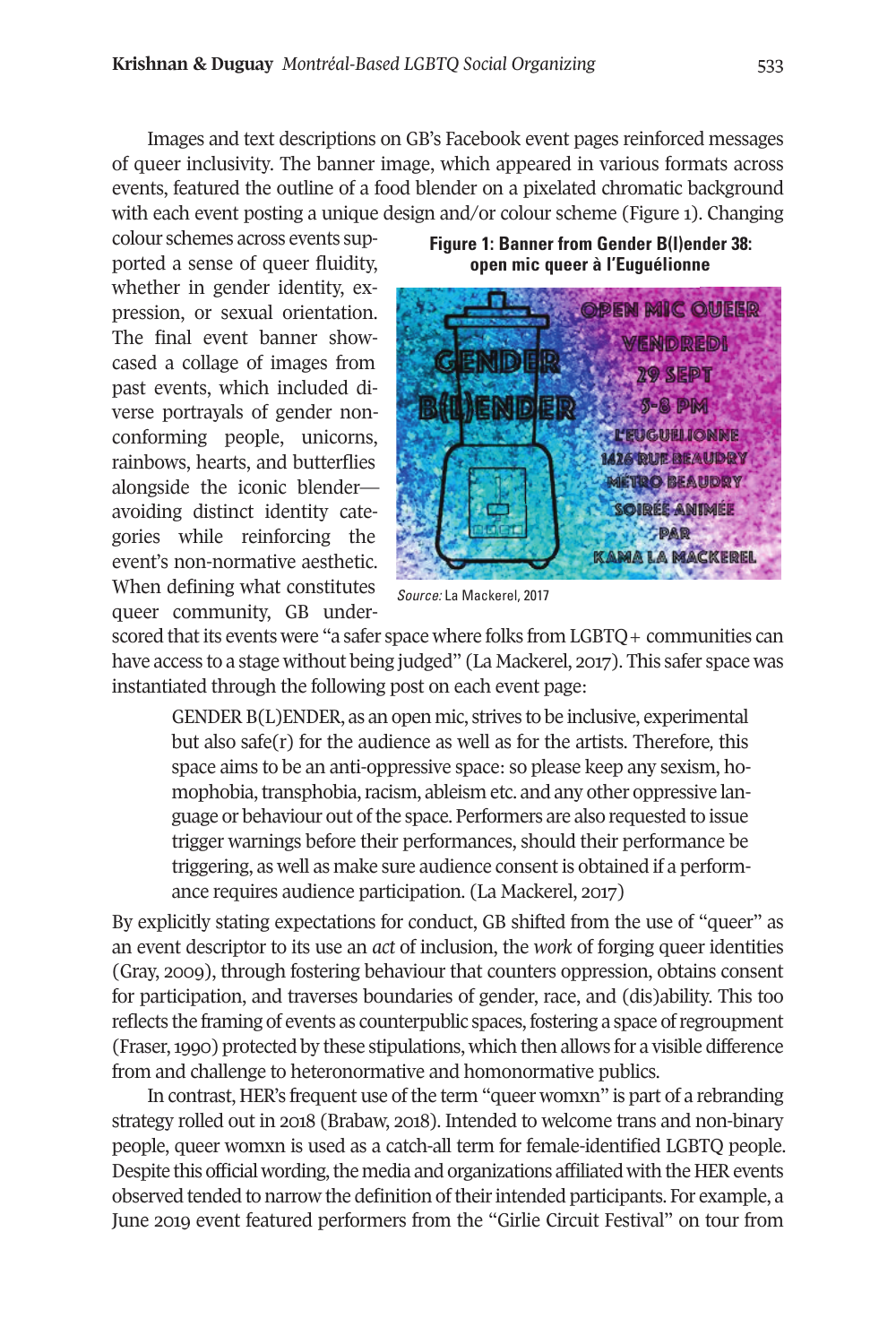Barcelona, Spain. Sponsored by HER, Girlie Circuit's tagline read "international lesbian festival." A very small section in the festival's FAQs noted "transsexual public is absolutely welcome" (Circuit Festival, 2019), but lacked information about whether or how the spa[ce](#page-16-1) was inclusive to those with gender identities outside of "lesbian" and "transsexual."<sup>2</sup> Salah (2007) noted how queer women's events have a legacy of excluding trans people even when they include welcoming discourses. Some posts on HER's event pages also implied that imagined attendees identified as lesbian, often communicated

through memes (Figure 2). Memes invoke humour to draw boundaries between in-groups and out-groups, hailing an intended audience in ways that can exclude others for whom the joke does not resonate (Miltner, 2018).

HER events were also variable in the degree to which they defined event spaces as inclusive across sexuality and race. Only the Guapa—A Queer Latinx Dance Party Facebook page included a warning resembling GB's stipulations stating, "Any racist, misogynist, homophobic, sexist, classist and/or transphobic behaviour will not be tolerated and you will be asked to leave" (HER App, 2019). Assertion of an inclusive stance was likely meant to augment participants' sense of safety in attending a Latinx-themed event, anticipating racism that could arise with whiteness being decentred. In contrast, a concert featuring CupcakKe, a Black female rapper who has vocalized support for LGBTQ people, lacked any information about inclusion, let alone wording specific to LGBTQ audiences. The event was co-hosted with several non-LGBTQ event companies and

**Figure 2: Meme from HER Pride Party Facebook page**



My girlfriend hasn't texted me in 3 hours which is 6 months in Lesbian Time

*Source:* HER App, 2018b

co-sponsored by the beverage company Monster Energy. HER's involvement was indicated only through its logo on promotional materials and event notifications sent to HER's Facebook followers. The Guapa and CupcakKe events were exceptional in their focus on women of colour, while the other event pages included more images featuring women who appeared to be white or fair-skinned in posts about performers and DJs, in memes, and in photos from past events. Thus, HER appeared to be enmeshed in the corporatization and commercialization of LGBTQ identities (Sender, 2004; Squires, 2019), defaulting to interpellations of homonormative subject positions that downplay elements of difference apart from sexual identity (e.g., race, gender diversity) and speak to majority market niches (e.g., White, lesbian) (Richardson, 2004).

Across event series, digital media was used to construct boundaries of inclusion relating to language—an important factor in Québec, where French is the official language, and Montréal, a multilingual urban centre.Although Facebook does not enable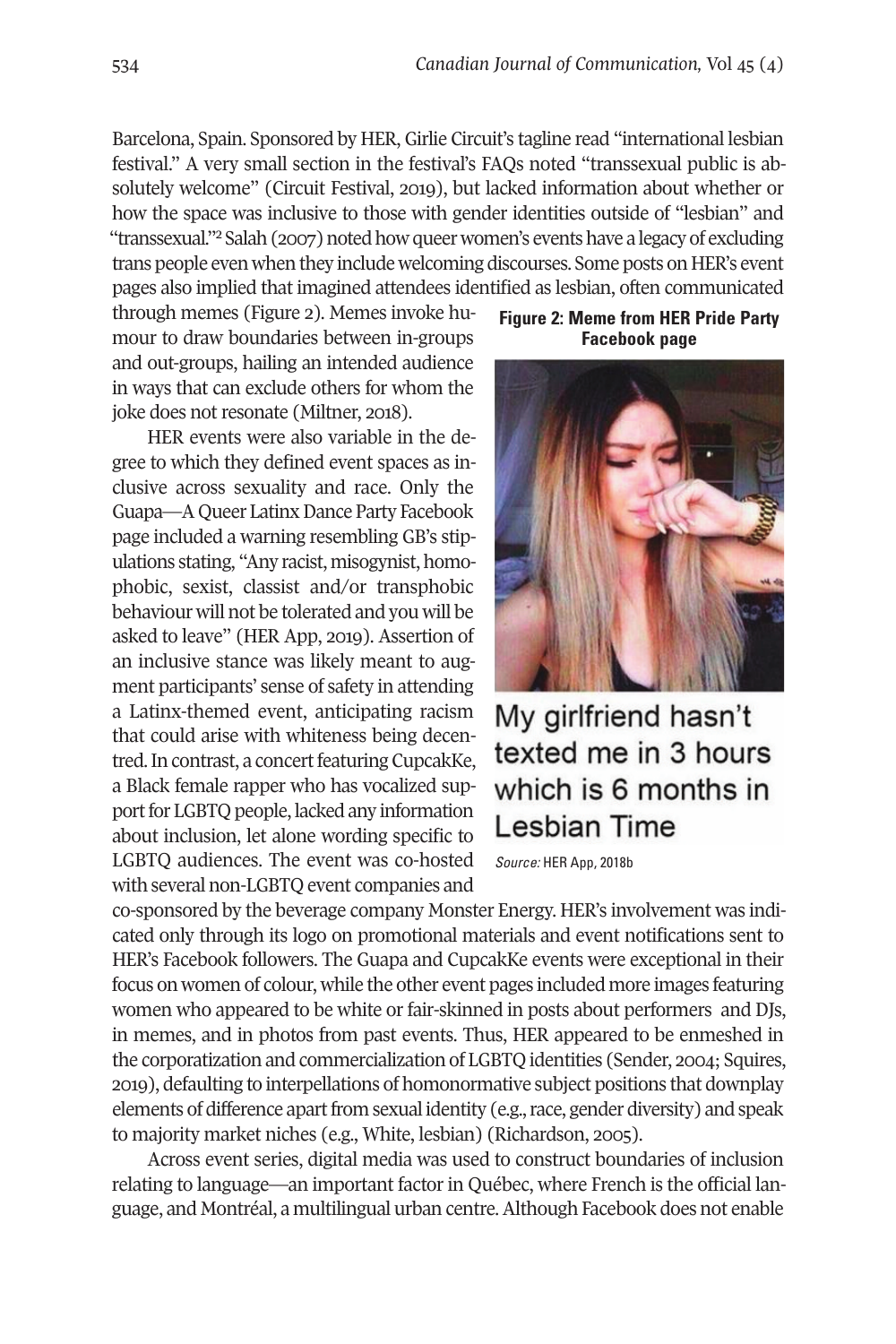toggling between languages for event titles, GB's use of "open mic queer" placed the adjective after the noun to enable interpretation of the English "open mic" as an anglicization of the French term, *scène ouverte* or *scène libre*. This not only nodded to Montréal's language fluidity, but it opened interpretation of what was being defined as "queer." Although HER uses the term "queer womxn" across its international branding, the term was sometimes similarly reversed to "womxn queer" on Montréal pages. Both event series used point dividers to incorporate masculine, feminine, and plural forms of French nouns to convey genderinclusivity (e.g., ami.e.s for a gender-inclusive format of "friends"). Despite l'Académie française (2017) condemning this practice, we have observed that such use of *l'écriture inclusive* ("inclusive writing") is increasingly common in Montréal's social justice spaces.

Lastly, digital media was often used to articulate boundaries of accessibility, though with varying degrees of detail.GB provided a large amount of accessibility information, including considerations for people with mobility reductions or adaptations. Both L'Euguélionne's website and Facebook event pages aimed to be transparent in disclosing details of potential barriers, such as wheelchair inaccessible bathrooms. In contrast, HER's event pages included a single line of information noting whether the space was inaccessible, partially accessible, or fully accessible to "people with mobility limitations," sending potential attendees searching for further details regarding other accessibility factors. GB's aims toward increasing accessibility speak to an effort of crafting a queer counterpublic that is also in tension with ableist discourse and material arrangements in dominant publics. Therefore,GB's inclusive framing extended beyond gender and sexual identities to include diverse bodies and (dis)abilities.

#### *Localized hybrid spaces*

Our findings reflect the qualities of hybrid spaces outlined by de Souza e Silva (2006) while revealing the importance of local geographies for such spaces. First, Facebook event pages and associated media served the purpose of "merging of borders between physical and digital spaces"  $(p, 265)$  through the framing illustrated in the previous section. Event pages garnered attention for and provided a sense of how an event would occur in a particular space and time. Since the event series were not tethered to a single venue—GB had two earlier homes prior to L'Euguélionne—networked media in the form of social media pages, ticketing websites, and apps were necessary for maintaining an event's digital presence when its physical manifestation was subject to change.

Second, as de Souza e Silva (2006) observed that hybrid spaces allow for existing social networks to be brought into a physical space, event-related digital media enabled GB and HER to draw on existing networks and grow their followings, with indications that this event-related digital media subsequently filled event spaces. GB's originator, Montréal-based artist and public figure Kama La Mackerel, pulled together networks of QTPOC artists, both established and emerging, who contributed to GB's popularity. As an international company, HER appointed local ambassadors to generate networks in each city. The Montréal ambassador prominently displayed an affiliation with HER on a personal Facebook account and re-posted event announcements there. HER events reached existing LGBTQ networks through Facebook-based cross-promotion with other local events alongside the HER App's location awareness, which automatically adds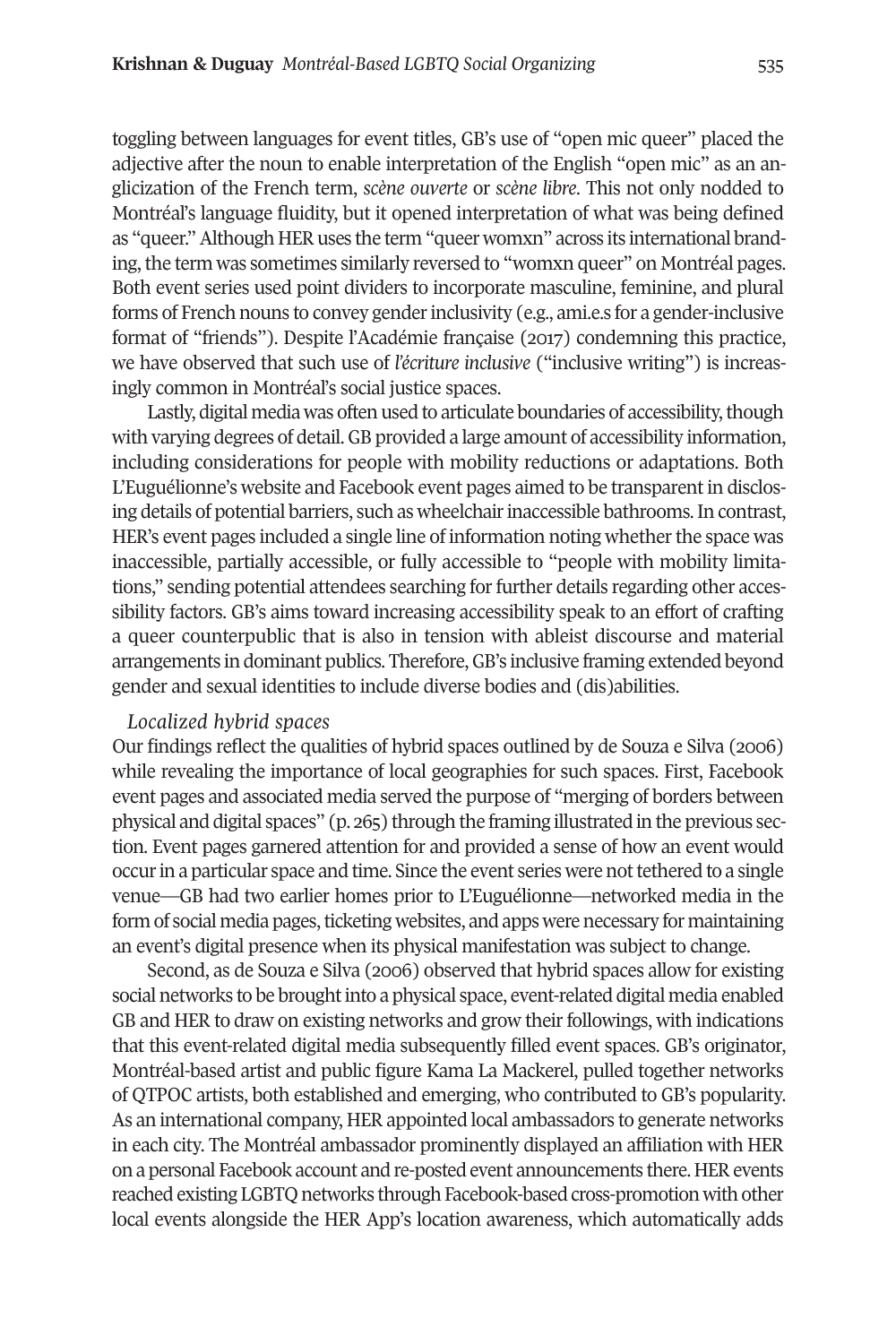local events to users' feeds. Facebook's algorithms extended the reach of both event series to members of related networks, such as by displaying event pages to friends of those attending and listing them for geographically proximate users on the platform's Events tab. Both Facebook and HER's mobile interfaces brought events to users' attention when they were in social and physical proximity to venues and organizers.

Third, digital media for these two event series enabled the formation of new social spaces, which reconfigured interactions among individuals and within physical spaces (de Souza e Silva, 2006). Event pages constituted emergent social spaces where organizers' messages interpellated anticipated attendees, fostering users' engagement with the online event space and each other, with hopes that this would permeate into the physical event space. GB experienced a notable increase in engagement across event pages, jumping from 200 "interested" or "going" Facebook users for Event 38 to more than 1,000 by Event 41. La Mackerel sustained interest on event pages by posting updates and responding to questions from those interested in performing. La Mackerel also recruited volunteers and posted photos from around the physical event space, including snapshots of venue setups, refreshments, and established QTPOC performers to fuel excitement in advance of an event. Increased interest in GB eventually led to full houses, which La Mackerel managed by posting during events that the venue was at capacity. Their use of mobile media in the moment, while embodied in the physical event space, managed this hybrid social space by bringing a sense ofthe physical space into Facebook pages, aiming to invoke further involvement from potential attendees or volunteers. La Mackerel's posting in real time also managed people's expectations of the event by keeping them informed and re-directing crowds if necessary.

HER's Facebook event pages opened up a social space revolving around discourses of fun-loving nightlife culture.Attendees were reminded to purchase early bird tickets in order to "spend yo monies on tequila instead" (HER App, 2018b). Pages were adorned with photos of women in bikinis or revealing outfits while memes, videos, and other posts communicated sexual innuendos and jokes. Announcements on Facebook during events encouraged attendees to arrive early to avoid lines and to get free HER-branded swag. Photos posted after events enabled attendees to tag themselves and engage in dialogue about the evening. With a photo release clause included on each event page notifying individuals that the purchase of a ticket gave consent for photos to be taken and posted, HER also used these images in subsequent event promotion in ways that perpetuated a sense of community and sustained participation.

HER photos brought evidence of the physical and temporally bounded event into the digital space of the Facebook page. As McBean (2013) noted, Facebook photo albums from LGBTQ events accumulate into queer digital archives, tracing a queer historiography that is often lost. Indeed, Cowan and Rault (2014) underscored the difficulties and labour involved in creating community-generated archives, making HER's records and labour on behalf of attendees seem invaluable. The possibilities of such an archive preserving queer women's gatherings sits in uneasy tension with both HER's commercial reuse of images and the hosting of these photos within Facebook's database, where individuals have little agency over the context, storage, or long-term retention of images. Despite this, albums and event pages altogether provide a new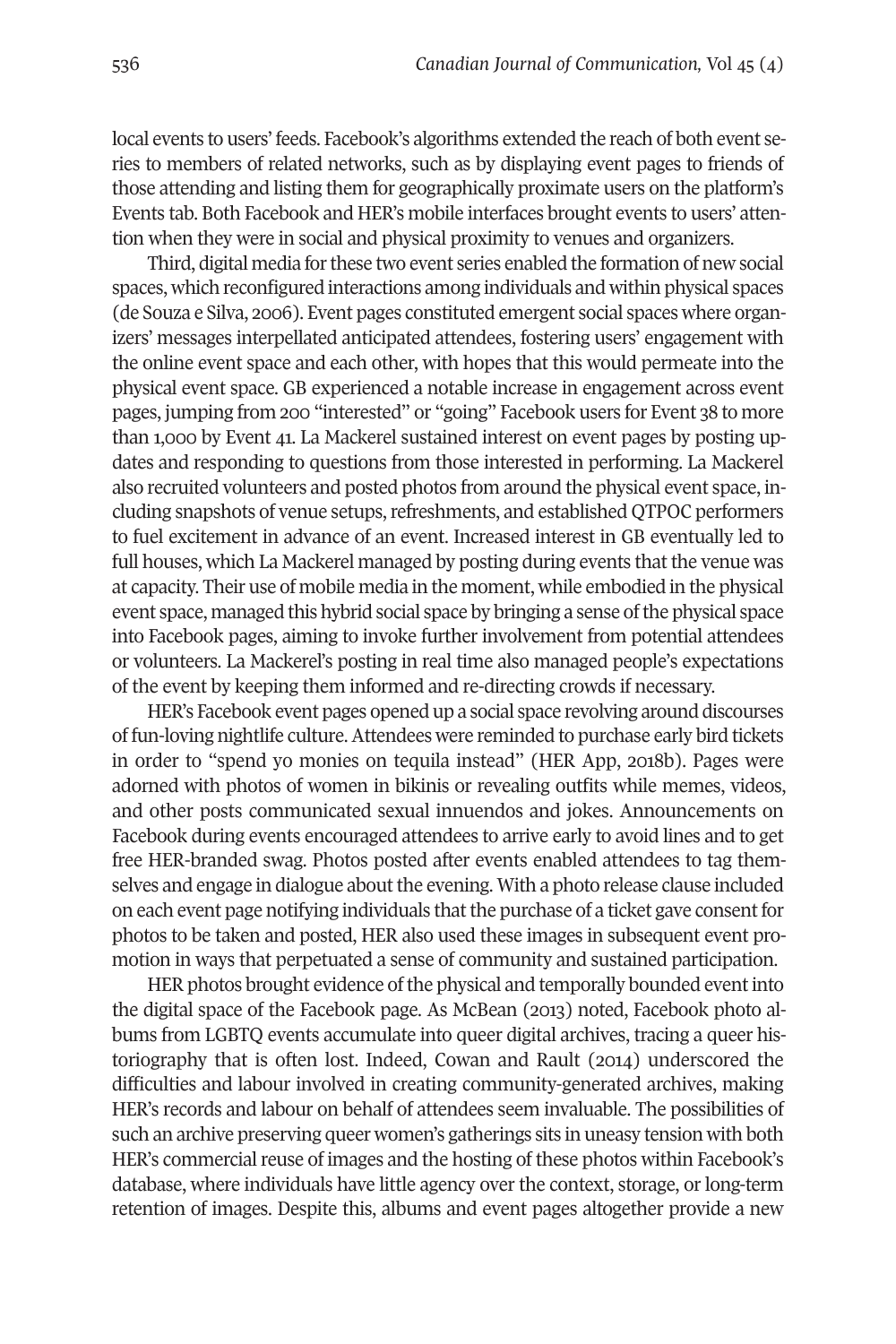social space; as de Souza e Silva (2006) noted, social spaces occur through relationships among people and objects in the merging of the physical and digital. Relationships of event goers to the event and each other are captured in photos of their physical interactions and activities (e.g., drinking, dancing), which also form connections among Facebook, users, HER organizers, and tagged friends when the photos are uploaded to event pages.

In addition to the qualities of hybrid spaces outlined by de Souza e Silva (2006), our analysis uncovered another: the capacity of hybrid spaces to bring aspects of the geographic/physical space into a digital context. Elements of venues, locations, and the existing sociocultural milieu associated with local neighbourhoods had the potential to shape an event's digital instantiation. For GB, L'Euguélionne was a significant venue choice. Although the venue is located in the Gay Village, the bookstore's feminist mandate subverts the exclusory trends of gentrification toward male-dominated venues for affluent patrons. As a non-profit co-op, it hosts events without a moneymaking imperative, allowing GB to function as a "pay what you can" event. This was in contrast to HER events at commercial venues, with ticket sales ranging from \$10 to \$35. L'Euguélionne's proximity to public transit offers direct access to three of Montréal's four metro lines, including two that provide access to distant suburbs. HER events, scattered throughout the downtown and other hubs of commercial nightlife, were less reliably situated near metro lines. Gray (2009) suggested the need to decentre urban politics of visibility that inadequately represent queer youth outside of urban areas. While the municipalities outside Montréal are not considered "rural," queer visibility within the suburban landscape has unique considerations when it comes to logics of visibility and queer publicness (Tongson, 2011). The bookstore's accessible location enabled the attendance of suburban queers who were introduced to GB thanks to social media's traversal of urban/rural boundaries. With GB's physical grounding in an accessible, feminist, non-profit locale, its digital media was imbued with a sense of close connection to Montréal and localized grassroots networks of LGBTQ people.

In some instances, local geographies were also pulled into HER's hybrid spaces: many event performers, promoters, andDJs were Montréal-based and publicized their work through HER's Facebook pages, linking to personal websites or Soundcloud accounts. Some images were Montréal-specific, for example, Girlie Circuit's otherwise generic tour banner was photoshopped to include the city's iconic Farine Five Roses sign. However, HER's international corporate direction gave rise to a more universal feel for event pages and app announcements. Unilingual memes, photos of unnamed women kissing at rainbow-laden festivals that did not appear to be located in Montréal, and photos re-posted from unidentified HER events gave the sense that these Facebook pages could be promoting an event in any urban centre. HER's standard branding across events intensified this non-specificity.

In one sense, HER's generic digital branding appeals to the mobile and networked nature of events: if a person is travelling with their mobile phone and becomes alerted to a HER party in proximity, they are able to anticipate a standard kind of commercial gathering with others who feel identified in HER's event framing. However, de Souza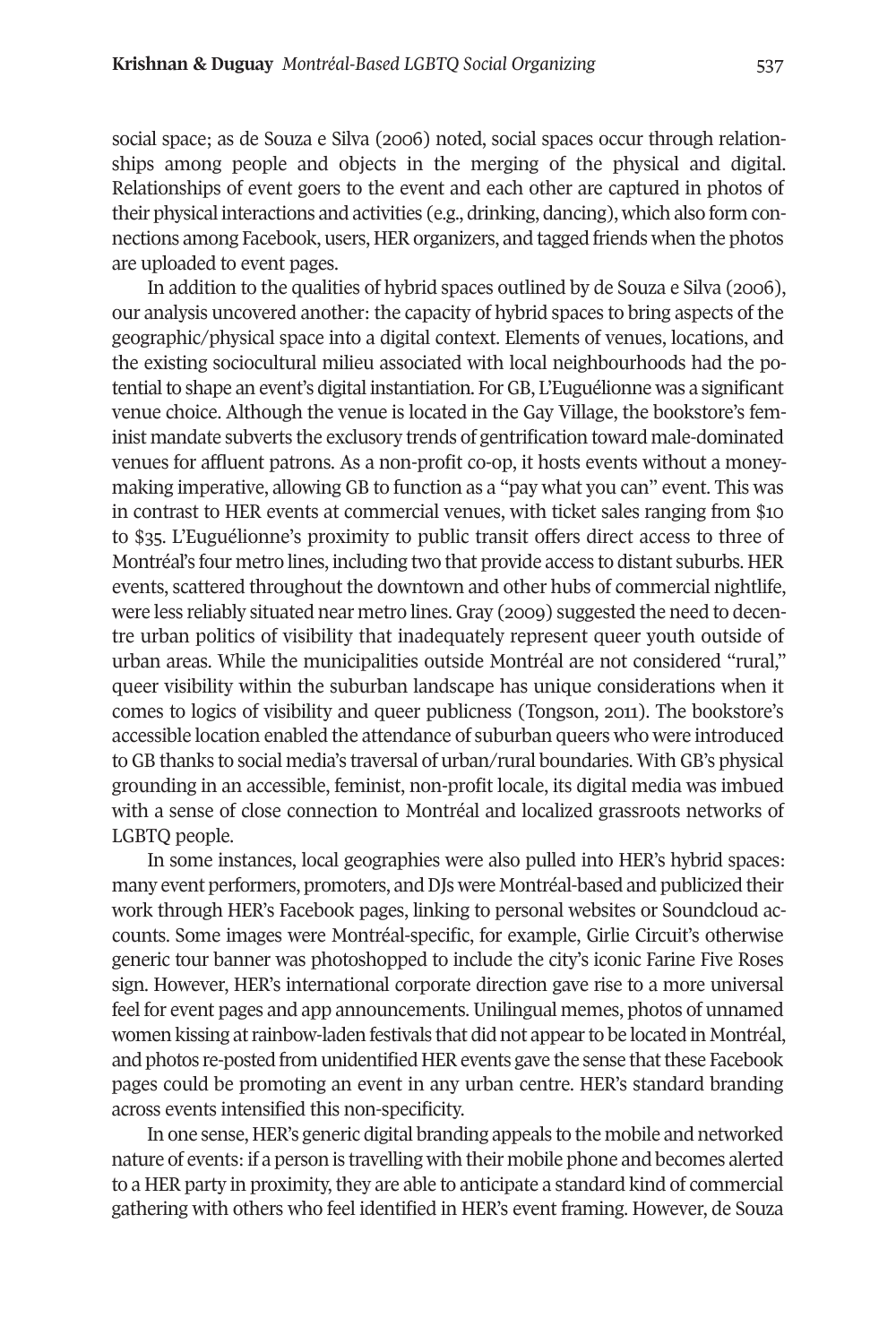e Silva (2006) noted that "hybrid connections also change the perception of the physical space the users inhabit" (p. 271), in the sense of mobile media bringing individuals into places they would not normally venture and sparking attention to the particularities of city spaces. We view GB's integration of Montréal's specific queer culture, alongside its accessibility and price—communicated through event pages—as inviting users into a new engagement with the city and its frequently marginalized queer communities.GB's Facebook pages communicated a sense ofthe geographic-social landscape priorto individuals physically attending events, opening up the possibility of new perceptions and connections through this digital overlay.

# *The precarity of queer labour*

Digital arrangements involved in organizing these LGBTQ events contributed to elements of risk and precarity for attendees, participants, performers, and the organizers themselves. Since Facebook fosters "default publicness" (Cho, 2017) through features and algorithms that connect otherwise disparate audiences, engaging with an event page could contribute to individuals being outed. Guest lists and the inability to post anonymously make individuals' Facebook activity trackable. Being tagged in photos, such as in HER albums, propels event-related media into friends' News Feeds. While GB did not post event photos, participation on Facebook or in person could have been interpreted by others as an indication of LGBTQ identity. La Mackerel (2018) recognized this in the event series' goodbye letter, which stated that GB had witnessed "multiple coming outs." For some, this visibility can be empowering and can establish one's belonging within a community. Event pages may reinforce this sentiment, as they promote LGBTQ events in ways that hint at "utopic queer futures" (Muñoz, 2009) and may provide a broader sense of queer space across the city. However, for many multiply marginalized communities, such as trans women of colour, this visibility may lead to an increased subjectification to violence and discrimination (Jefferson, Neilands, & Sevelius, 2013). The economic imperative toward data generation on platforms, whether as engagement to bolster Facebook's targeted advertising or in the form of event photos for future HER promotion, can threaten LGBTQ people's safety and limit their agency over the spread of identity-related information across audiences.

Organizing through digital media can also be precarious due to the relational labour it requires, which may eventually lead to burnout. As opposed to HER events, which come with support from the international company and ready-made branding materials, the job of creating and sustaining communication with GB participants was solely La Mackerel's. In an open letter posted on the final event's Facebook page, they wrote, "i have reached a point where i unfortunately need to cease planning and hostingGENDER B(L)ENDER, so i can focus on my personal life, my loved ones, and other projects" (La Mackerel, 2018).Gorski (2019) cited the expenditure of emotional labour as one of the main causes of burnout resulting from activists' personal connection to a cause, where a sense of personal responsibility leads to emotional and physical exhaustion. Similarly, GB's roots in anti-racism and La Mackerel's identity as a transfeminine person of colour, cultural mediator, and educator likely carried a heavy sense of responsibility and emotional investment.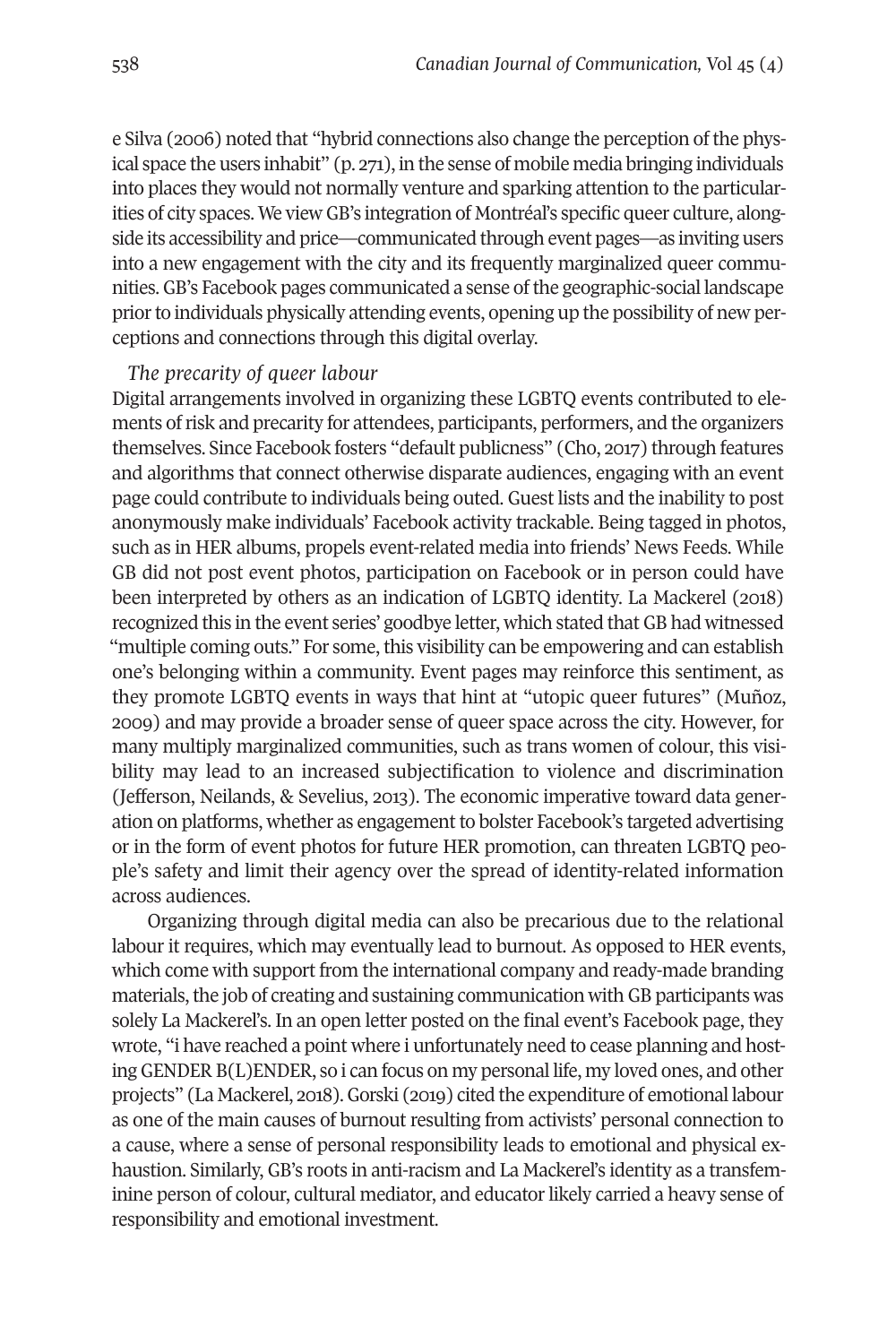In the same letter, La Mackerel thanked QTPOC and trans women performers:

i want to thank everybody who allowed this space to exist, to thrive, to be so meaningful over the years ... the performers who courageously step on stage every month to s[pe](#page-16-2)ak their truths—y'all are my heroes <3; in particular every QTBIPOC3 who has every graced the stage, every trans woman who ever took the mic.

As Baym (2018) described, relational labour carried out through digital media requires "interpersonal closeness" (p. 22) as individuals expend emotional labourto foster affinity with their communities. Relational labour is often also associated with variable financial outcomes for individuals. While GB's "pay what you can" model promoted inclusivity across socio-economic status, it did not provide sufficient compensation to sustain the organizer's livelihood. This precarity permeated multiple aspects of events, extending to the underfunding of performers and venues. An earlier home of GB, L'Artère coop, hosted many such events for Montréal's grassroots organizations but without a stable income, it ultimately succumbed to the consequences of gentrification and closed (Caron, 2017). Although grassroots and community-based LGBTQ gatherings have long struggled with financial sustainability, especially in the face of gentrifying gay villages (Nash, 2013), the relational labour required to maintain digital promotion intensifies organizers' expenditure of emotion and effort toward relationship-building.

HER events hold a similar precarity for LGBTQ individuals, performers, artists, and venues, as they constitute the gigification of LGBTQ organizing. The international company and its app enable the execution of sporadic local events without investing in event-related infrastructure, such as a dedicated event space, since locations can be rented and events announced rapidly to those within proximity. Rather than hiring local permanent employees as communications specialists, the company recruits ambassadors to provide crowdsourced labour, and while some may receive compensation, other volunteers are thanked through the chance to receive prizes, free swag, and opportunities to intern at the HER headquarters (Her Team, 2014). Ambassadors engage in relational labour, using their social capital in the local LGBTQ scene to promote HER events and maintaining an affect of anticipation and excitement on events pages. Although ambassadors may have personal commitments to community-building, their Facebook posts from personal accounts are interspersed with posts from a main HER account with event promotion from either account largely reflecting neoliberal marketing targeting LGBTQ people (Richardson, 2004) with individualized appeals toward commercialized, glamorous lifestyles and nightlife culture. Since events occur irregularly,DJs, performers, and venues also cannot count on them as a reliable source of revenue.

The parties, however, appearto be congruent with the company's overall business model. Ubiquitous advertisements for the HER App and widespread use of the HER brand in event pages and at events (evidentin photos of women waving branded fans as free "swag") attempt to motivate attendees to download the app to—as their tagline dictates—"find your person" while simultaneously providing a direct line of communication to promote other events and premium app subscription packages. Therefore,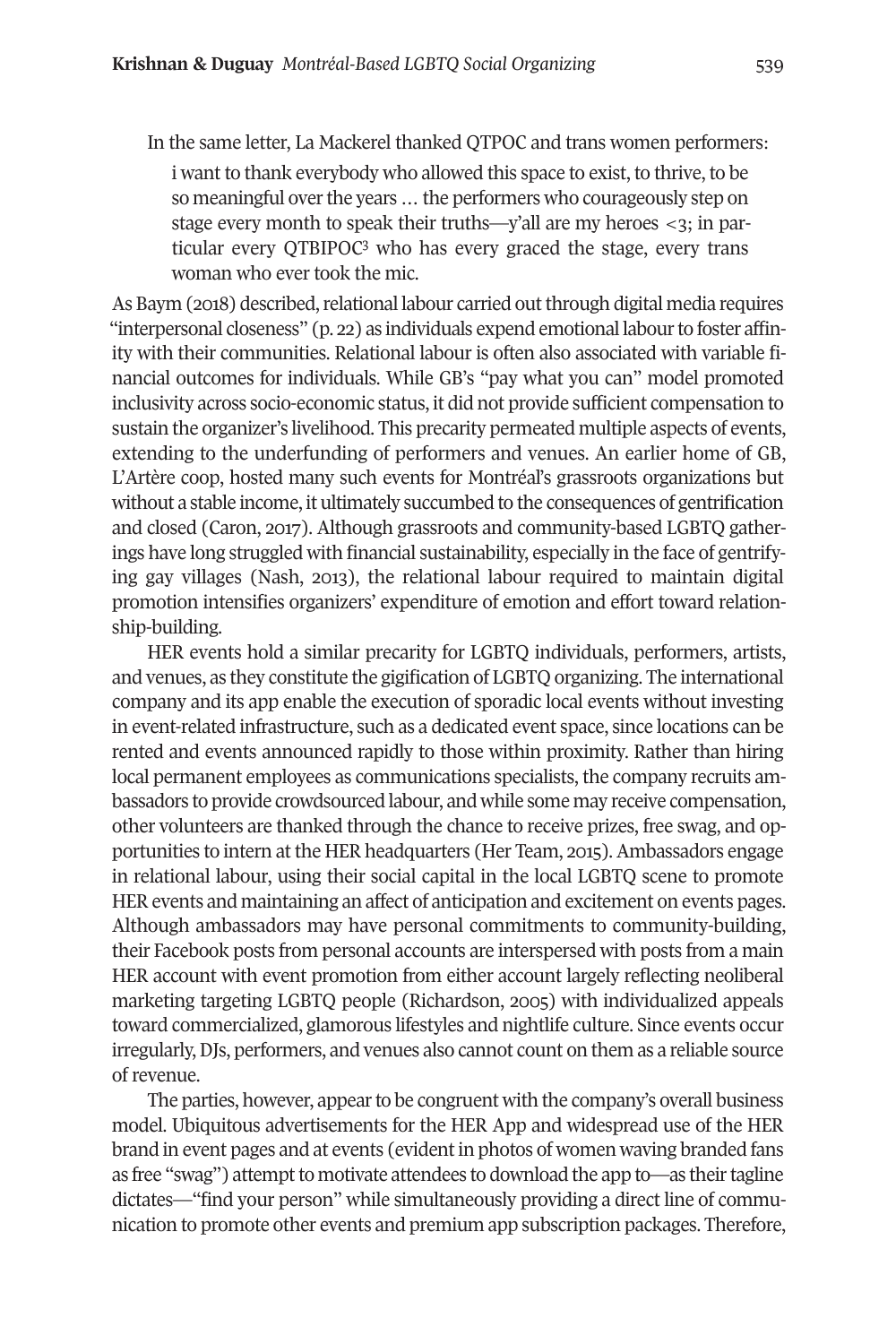the immersive party environment with pervasive HER branding constitutes a brand activation (Carah & Angus, 2018), compelling individuals to seek connections in person and through the app in ways that entrench the company in their dating and social practices. These combinations of datafication, event promotion relying upon relational labour, and app marketing in physical space intertwine LGBTQ organizing with a precarious, digitally facilitated gig economy, where technology companies are often the ones who emerge as the most financially stable (Stemler, 2017).

# **Conclusion**

Through the comparison of corporate and grassroots event series in Montréal, this article has identified three key ways that digital media shape LGBTQ social organizing. First, Facebook event pages and their linked media serve to delineate boundaries of inclusion and exclusion in relation to sexual identity as well as gender, race, language, and accessibility. Although both event series employed the term "queer" in efforts to be inclusive, GB paired this with text and images constructing events as queer counterpublics, providing inclusive spaces of regroupment for marginalized populations, especially trans and non-binary people of colour, while challenging normative discourses of both sexuality and art. HER events, on the other hand, often used "queer" as a catch-all term while event media did little to counter the assumed dominance and comfort of White, cisgender women in public spaces, frequently speaking to those who identify as lesbian. Second, digital media enable LGBTQ events to function as hybrid spaces: Facebook pages overlaid physical events, allowing organizers to bring the attention of existing social networks to physical event spaces while also fostering new social configurations of people engaged across media and in-person events, as evidenced by digital and mobile media generated before, during, and after events. Our findings demonstrate how geographies, venues, and sociocultural understandings can be leveraged in hybrid spaces as they are integrated into digital media to embed events within local communities. Lastly, the economies within which digital media function can enhance the precarity and risk of LGBTQ social organizing.Datified profit motives, the expectation of relational labour, and the gigification of events without local investment in people and resources pose threats to the well-being and financial stability of organizers, participants, performers, and venues.

This research provides a multifaceted contribution to knowledge about the intersection of digital media and changing LGBTQ social-geographical spaces. It identifies that digital media play a key role in framing LGBTQ social gatherings, builds upon the concept of hybrid spaces by attending to their relationship with local conditions, and applies emerging concepts regarding digital economies to the present situation. This article also lends insight into how digital media is being leveraged for LGBTQ social gatherings, identifying different ways that inclusive discourses are either reinforced or contradicted through media choices and social media activity. Such insights may be useful to community organizers wishing to frame their spaces as inclusive and welcoming to a diversity of identities. Our research also identifies broader structural issues, in the form of commercial platforms and economic arrangements, that contribute to personal struggles of burnout and precarity for those aiming to be active and impactful in queer social life. We invite future research that builds on these findings to investigate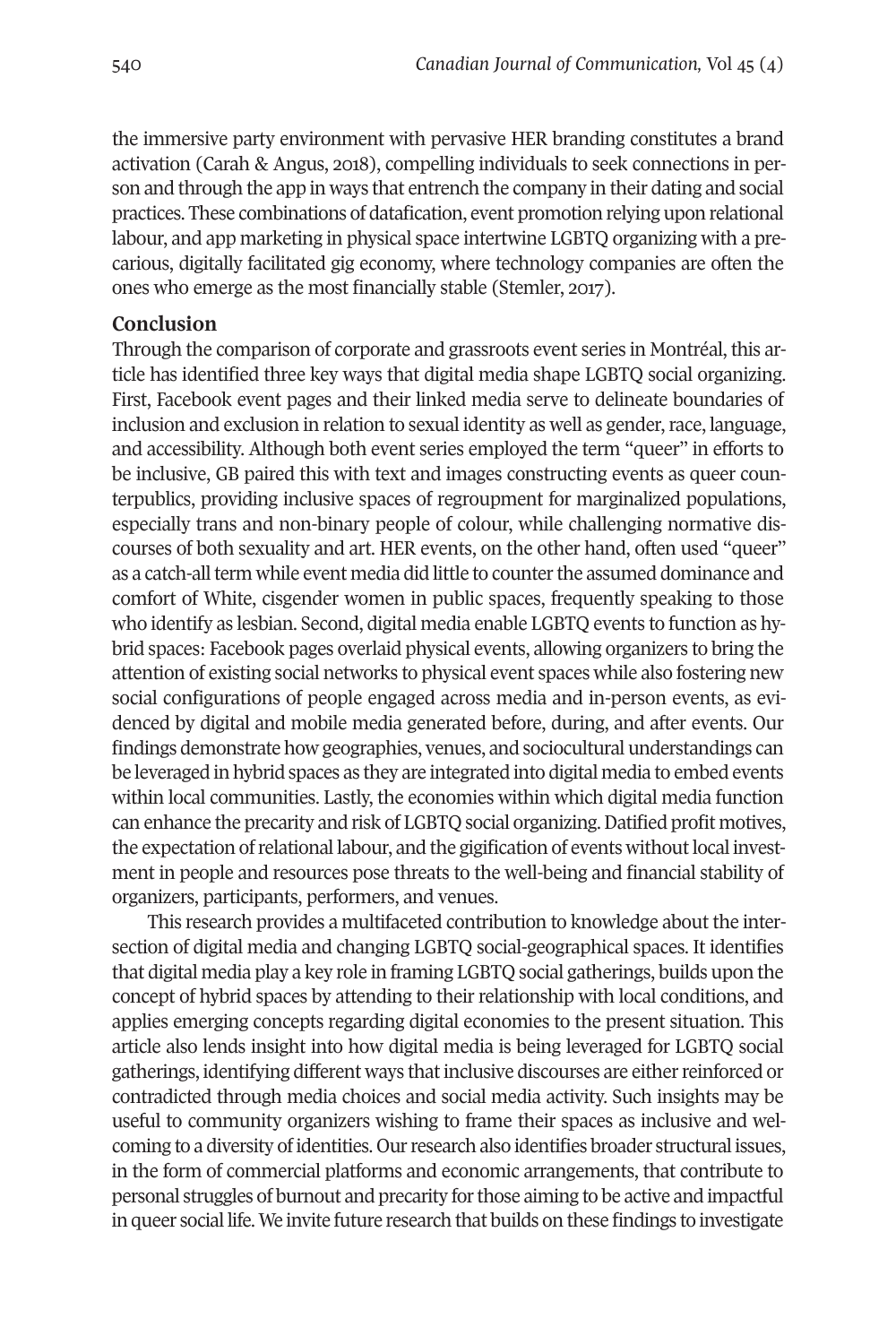whether different forms of digital media and localized approaches to LGBTQ social organizing hold alternative outcomes.

#### **Notes**

<span id="page-16-0"></span>1. Acknowledging shortcomings in umbrella terms (Barker, Richards, & Bowes-Catton, 2009), LGBTQ is used here to refer to people who identify as lesbian, gay, bisexual, transgender, queer, and other diverse gender and sexual identities, including but not limited to two-spirit, intersex, asexual, and pansexual.

2. This phrasing may also indicate a lack of consideration of trans identities, since many individuals do not identity as transsexual (GLAAD, n.d.).

<span id="page-16-2"></span><span id="page-16-1"></span>3. QTBIPOC refers to Queer and/or Trans, Black, Indigenous, and People of Colour.

### **References**

- Académie française. (2017). Déclaration de l'Académie française sur l'écriture dite « inclusive ». URL: [http://academie-francaise.fr/actualites/declaration-de-lacademie-francaise-sur-lecriture](http://academie-francaise.fr/actualites/declaration-de-lacademie-francaise-sur-lecriture-dite-inclusive) [-dite-inclusive](http://academie-francaise.fr/actualites/declaration-de-lacademie-francaise-sur-lecriture-dite-inclusive) [August 6, 2019].
- Barker, Meg-John, Richards, Christina, & Bowes-Catton, Helen (2009). "All the world is queer save thee and ME…": Defining queer and bi at a critical sexology seminar. *Journal of Bisexuality, 9*(3–4), 363–379.
- Barnhurst, Kevin. G. (2007). Visibility as paradox: Representation and simultaneous contrast. In Kevin G. Barnhurst (Ed.), *Media/queered: Visibility and its discontents* (pp. 1–22). New York, NY: Peter Lang.
- Baym, Nancy K. (2018). *Playing to the crowd: Musicians, audiences, and the intimate work of connection*. New York, NY: New York University Press.
- Bennett, W. Lance, & Segerberg, Alexandra. (2012). The logic of connective action: Digital media and the personalization of contentious politics. *Information, Communication & Society,15*(4), 739–768.
- Berg, Bruce L. (2009). *Qualitative research methods* (7th ed.). Boston, MA: Allyn & Bacon.
- Blackwell, Courtney, Birnholtz, Jeremy, & Abbott, Charles. (2014). Seeing and being seen: Co-situation and impression formation using Grindr, a location-aware gay dating app. *New Media & Society, 17*(7), 1117–1136. doi[:10.1177/1461444814421494](http://doi.org/10.1177/146144481452159)
- Brabaw, Kasandra. (2018). Queer women's most popular dating app has a fresh new look. *Refinery29*. URL: https://www.refinery29.com/en-us/2018/05/200563/her-lesbian-dating-app-relaunch [-inclusivity](https://www.refinery29.com/en-us/2018/05/200563/her-lesbian-dating-app-relaunch-inclusivity) [August 9, 2019].
- Brickell, Chris. (2000). Heroes and invaders: Gay and lesbian Pride parades and the public/private distinction in New Zealand media accounts. *Gender, Place and Culture, 7*(2), 163–179.
- Browne, Kath. (2007). A party with politics? (Re)making LGBTQ Pride spaces in Dublin and Brighton. *Social & Cultural Geography, 8*(1), 63–87. doi[:10.1080/14649360701241817](http://doi.org/10.1080/14649360701251817)
- Callison, Candis, & Hermida, Alfred. (2014). Dissent and resonance: #Idlenomore as an emergent middle ground. *Canadian Journal of Communication, 40*(4), 694–716. doi[:10.22230/cjc.2014](http://doi.org/10.22230/cjc.2015v40n4a2958) v<sub>4</sub>on<sub>4</sub>a<sub>295</sub>8
- Carah, Nicholas, & Angus, Daniel. (2018). Algorithmic brand culture: Participatory labour, machine learning and branding on social media. *Media, Culture & Society, 40*(2), 178–194. doi[:10.1177](http://doi.org/10.1177/0163443718754648) [/0163443718744648](http://doi.org/10.1177/0163443718754648)
- Caron, Camille. (2017). *Après six ans d'opération dans son local de l'avenue du Parc …* [Facebook post]. URL: [https://www.facebook.com/pg/artere.coop/posts/?ref=page\\_internal](https://www.facebook.com/pg/artere.coop/posts/?ref=page_internal  ) [August 6, 2019].
- Castells, Manuel. (1983). *The city and the grassroots: A cross-cultural theory of urban social movements*. Berkeley, CA: University of California Press.
- Chadwick, Andrew. (2013). *The hybrid media system: Politics and power*. Oxford, UK: Oxford University Press.
- Cho, Alexander. (2017). Default publicness: Queer youth of color, social media, and being outed by the machine. *New Media & Society, 20*(9), 3183–3200*.* doi[:10.1177/1461444817744784](http://doi.org/10.1177/1461444817744784)
- Circuit Festival. (2019). FAQs A–Z. URL: <https://girliecircuit.net/faqs-a-z> [August 6, 2019].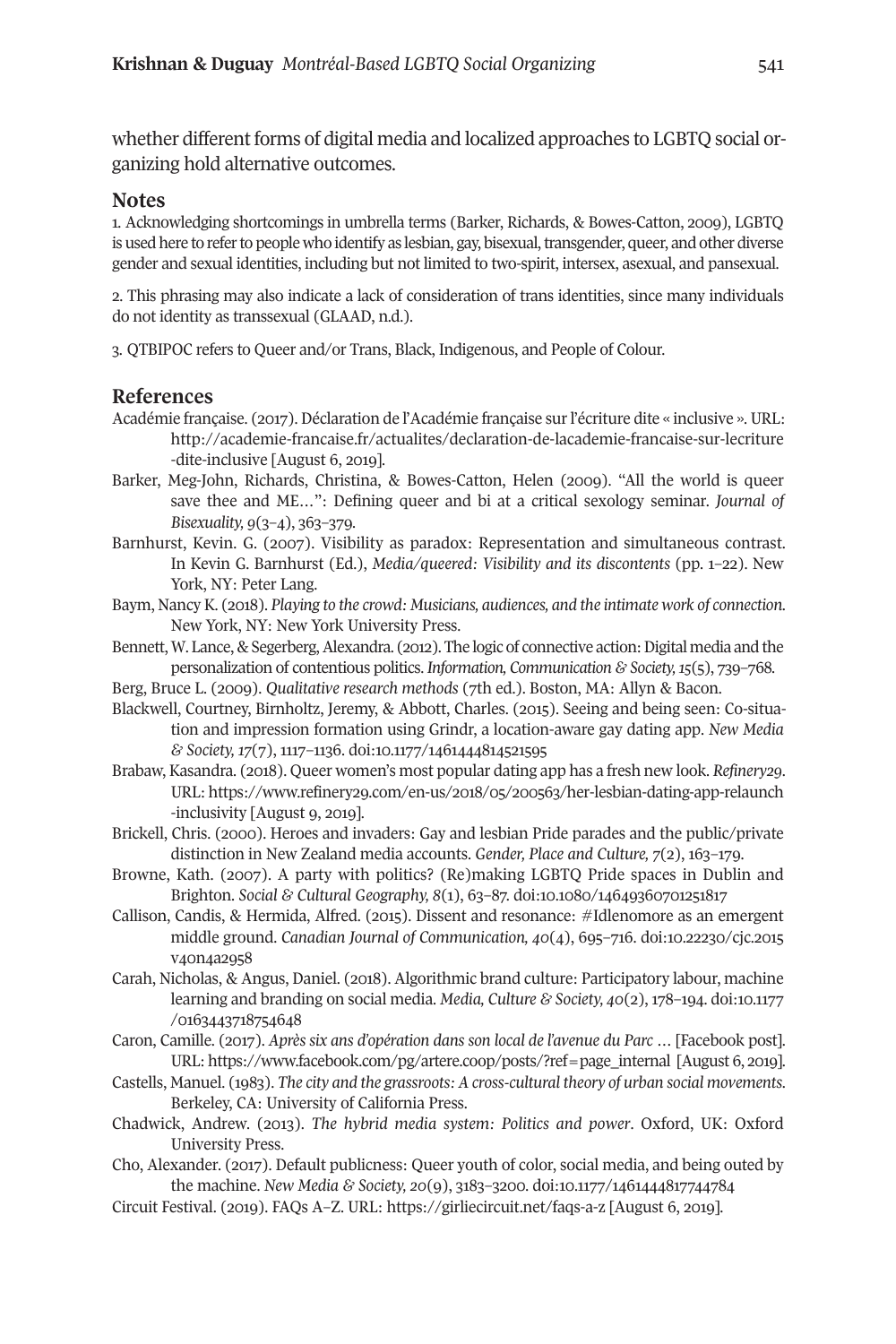- Cooper, Margaret, & Dzara, Kristina. (2010). The Facebook revolution: LGBT identity and activism. In Christopher Pullen & Margaret Cooper (Eds.), *LGBT identity and online new media* (pp. 100–112). New York, NY: Routledge.
- Cowan, T. L., & Rault, Jasmine. (2014). The labour of being studied in a free love economy. *Ephemera: Theory & Politics in Organization, 14*(3), 471–488.
- CRTC. (2019). *Communications monitoring report 2018*. Ottawa, ON: CRTC.
- Cyprien, Huyana. (2018, June 3). Yellowknife LGBTQ champion to be a grand marshal at Montreal Pride. *CBC News*. URL: [https://www.cbc.ca/news/canada/north/jacq-brasseur-montreal](https://www.cbc.ca/news/canada/north/jacq-brasseur-montreal-pride-grand-marshal-1.4688057) -pride-grand-marshal-1.4688057 [August 6, 2019].
- Daniels, Jessie. (2009). Rethinking cyberfeminism(s): Race, gender, and embodiment. *WSQ: Women's Studies Quarterly, 37*(1 & 2), 101–124.
- de Souza e Silva, Adriana. (2006). From cyber to hybrid: Mobile technologies as interfaces of hybrid spaces. *Space and Culture, 9*(3), 261–278. doi[:10.1177/1206331206289022](http://doi.org/10.1177/1206331206289022)
- Dhoest, Alexander, & Szulc, Lukasz. (2016). Navigating online selves: Social, cultural, and material contexts of social media use by diasporic gay men. *Social Media + Society, 2*(4), 1–10.
- Eng, David L., Halberstam, Jack, & Muñoz, Jose E. (2004). Introduction: What's queer about queer studies now? *Social Text, 23*(3-4), 1–17. doi[:10.1214/01642472-23-3-4\\_84-84-1](http://doi.org/10.1215/01642472-23-3-4_84-85-1)
- Eynon, Rebecca, Fry, Jenny, & Schroeder, Ralph. (2017). The ethics of online research. In Nigel G. Fielding, Raymond M. Lee, & Grant Blank (Eds.), *The Sage handbook of online research* (2nd ed.) (pp. 19–37). London: Sage.
- Fraser, Nancy. (1990). Rethinking the public sphere: A contribution to the critique of actually existing democracy. *Social Text, 25/26,* 46–80.
- Ghaziani, Amin. (2014). *There goes the gayborhood?* Princeton, NJ: Princeton University Press.
- Gieseking, Jen J. (2016). Dyked New York: The space between geographical imagination and materialization of lesbian–queer bars and neighbourhoods. *The Routledge Reseaarch Companion to Geographies of Sex and Sexualities*, 29–36.
- GLAAD. (n.d.). GLAAD media reference guide—transgender. URL: [https://www.glaad.org/refer](https://www.glaad.org/reference/transgender)[ence/transgender](https://www.glaad.org/reference/transgender) [August 6, 2019].
- Gorski, Paul C. (2019). Fighting racism, battling burnout: Causes of activist burnout in US racial justice activists. *Ethnic and Racial Studies*,  $42(5)$ , 667-687.
- Gray, Mary L. (2009). *Out in the country: Youth, media, and queer visibility in rural America*. New York, NY: New York University Press.
- Hanckel, Benjamin, Vivienne, Son, Byron, Paul, Robards, Brady, & Churchill, Brendan. (2019). 'That's not necessarily for them': LGBTIQ+ young people, social media platform affordances and identity curation. *Media, Culture & Society*. doi[:10.1177/0163443719846612](http://doi.org/10.1177/0163443719846612)
- HER App. (2018a). *HER Montreal: All that glitters—A queer Xmas dance party.* URL: [https://www.face](https://www.facebook.com/events/307596353172841)book.com/events/307596353172841 [August 6, 2019].
- HER App. (2018b). *HER Montreal pride party avec Nina Sky.* URL: [https://www.facebook.com](https://www.facebook.com/events/982980675196808/?active_tab=discussion) /events/982980675196808/?active\_tab=discussion [August 6, 2019].
- HER App. (2019). *HER Montreal: Guapa—A queer Latinx dance party.* URL: [https://www.facebook](https://www.facebook.com/events/677310642703826) [.com/events/677310642703826](https://www.facebook.com/events/677310642703826) [August 7, 2019].
- Her Team. (2014). *Last chance to apply to be a Her Ambassador. Applications close at midnight tonight!* URL: <https://weareher.com/applications-are-open-to-be-the-next-her-ambassadors/> [June 8, 2017].
- Hildebran, Andrea. (1998). Genese d'une communaute lesbienne : un recit des annees 1970. In Irène Demczuk & Frank W. Remiggi (Eds.), *Sortir de l'ombre : Histoires des communauteslesbienne et gaie de Montreal* (pp. 207–233). Montréal, QC: VLB Editeur.
- Hjorth, Larissa, & Lim, Sun S. (2012). Mobile intimacy in an age of affective mobile media. *Feminist Media Studies, 12*(4), 477–484. doi[:10.1080/14680777.2012.741860](http://doi.org/10.1080/14680777.2012.741860)
- Jagose, Annamarie. (1996). *Queertheory: An introduction*. New York, NY: New York University Press.
- Jefferson, Kevin, Neilands, Torsten B., & Sevelius, Jae. (2013). Transgender women of color: Discrimination and depression symptoms. *Ethnicity and Inequalities in Health and Social Care, 6*(4), 121–136.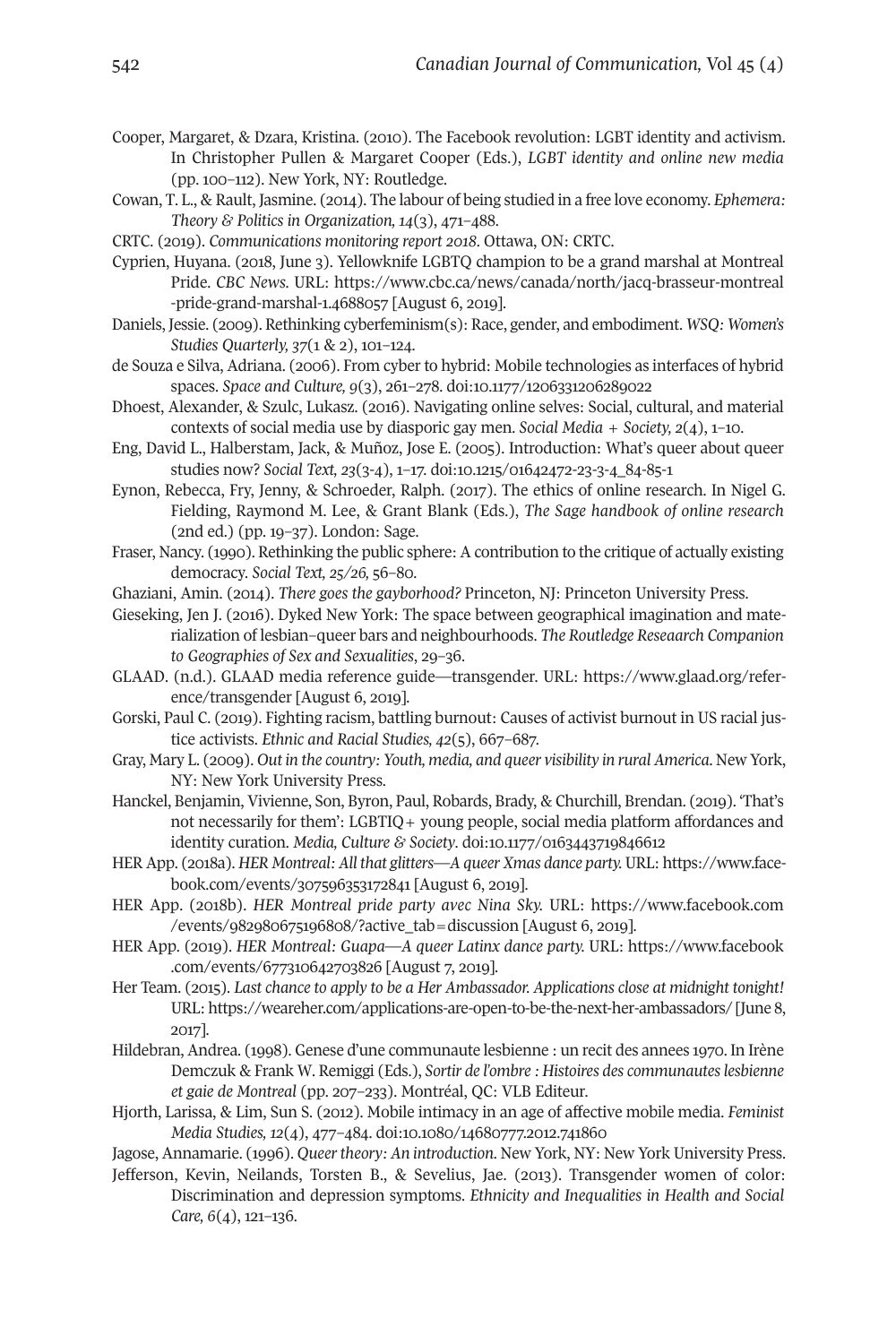- La Mackerel, Kama. (2017). *Gender B(l)ender #38: open mic queer à l'Euguélionne.* URL: [https://www.facebook.com/events/136983030264440](https://www.facebook.com/events/136983030265440) [August 12, 2019].
- La Mackerel, Kama. (2018). *GENDER B(L)ENDER: Time to say goodbye …* [Facebook note]. URL: [https://www.facebook.com/notes/kama-la-mackerel/gender-blender-time-to-say-good](http://doi.org/https://www.facebook.com/notes/kama-la-mackerel/gender-blender-time-to-say-goodbye/1217596138370490) [bye/1217496138370490](http://doi.org/https://www.facebook.com/notes/kama-la-mackerel/gender-blender-time-to-say-goodbye/1217596138370490) [August 12, 2019].
- La Mackerel, Kama. (2019). *GENDER B(L)ENDER.* URL: [https://lamackerel.net/curatorial-projects](https://lamackerel.net/curatorial-projects/gender-blender) [/gender-blender](https://lamackerel.net/curatorial-projects/gender-blender) [August 12, 2019].
- Lecavalier, Philippe. (2018). *Le Village gai de Montréal : Un territoire d'appartenance en voie de disparition ?* Unpublished master's thesis. Université du Québec à Montréal, Montréal, Canada.
- Licoppe, Christian, Rivière, Carole A., & Morel, Julien. (2016). Grindr casual hook-ups as interactional achievements. *New Media & Society*, *18*(11), 2440–2448. doi[:10.1177/1461444814489702](http://doi.org/10.1177/1461444815589702)
- Martin, Chris J. (2016). The sharing economy: A pathway to sustainability or a nightmarish form of neoliberal capitalism? *Ecological Economics, 121*, 149–149. doi[:10.1016/j.ecolecon.2014.11.027](http://doi.org/10.1016/j.ecolecon.2015.11.027)
- McBean, Sam. (2013). Being 'There': Digital Archives and Queer Affect. *Photomediations Machine.* URL: [http://photomediationsmachine.net/2013/06/11/being-there-digital-archives-and](http://photomediationsmachine.net/2013/06/11/being-there-digital-archives-and-queer-affect/) [-queer-affect/](http://photomediationsmachine.net/2013/06/11/being-there-digital-archives-and-queer-affect/)
- McKee, Alan. (2003). *Textual analysis: A beginner's guide*. London: Sage.
- McLean, Nyx. (2014). Considering the internet as enabling queer publics/counter publics. *Spheres*, 1, 1–12.
- McLeod, Dayna, Rault, Jasmine, & Cowan, T. L. (2014). Speculative praxis toward a queerfeminist digital archive: A collaborative research-creation project. *Ada: A Journal of Gender, New Media &* Technology, 5. URL: https://adanewmedia.org/2014/07/issue5-cowanetal [February 11, 2020].
- Miles, Sam. (2017). Sex in the digital city: Location-based dating apps and queer urban life. *Gender, Place and Culture, 24*(11), 1494–1610. doi[:10.1080/0966369X.2017.1340874](http://doi.org/10.1080/0966369X.2017.1340874)
- Miltner, Kate. (2018). Internet memes. In Jean Burgess, Alice Marwick, & Thomas Poell (Eds.), *The Sage handbook of social media* (pp. 412–428). London: Sage.
- Morse, Janice M., & Richards, Lyn. (2002). *Readme first for a user's guide to qualitative research*. Thousand Oaks, CA: Sage.
- Moussawi, Ghassan. (2014). (Un)critically queer organizing: Towards a more complex analysis of LGBTQ organizing in Lebanon. *Sexualities*,  $18(5-6)$ , 593-617. doi:10.1177/1363460714550914
- Muñoz, Jose. E. (2009). *Cruising utopia: The then and there of queer futurity*. New York, NY: New York University Press.
- Murray, Sarah, & Ankerson, Megan. (2016). Lez takes time: Designing lesbian contact in geosocial networking apps. *Critical Studies in Media Communication, 33*(1), 43–69. doi[:10.1080](https://doi.org/10.1080/15295036.2015.1133921) /15295036.2015.1133921
- Nash, Catherine J. (2013). The age of the "post-mo"? Toronto's gay Village and a new generation. *Geoforum, 49*, 243–242. doi[:10.1016/j.geoforum.2012.11.023](https://doi.org/10.1016/j.geoforum.2012.11.023)
- Papacharissi, Zizi, & Gibson, Paige L. (2011). Fifteen minutes of privacy: Privacy, sociality and publicity on social network sites. In Sabine Trepte & Leonard Reinecke (Eds.), *Privacy online: Perspectives on privacy and self-disclosure in the social web* (pp. 74–89). Berlin: Springer-Verlag.
- Paré, Étienne. (2018, August 12). Fierté gaie: Les lesbiennes veulent être plus visibles. *Le Journal de Montréal*. URL: [https://www.journaldemontreal.com/2018/08/12/fierte-gaie-lesbiennes](https://www.journaldemontreal.com/2018/08/12/fierte-gaie-lesbiennes-veulent-etre-plus-visibles) [-veulent-etre-plus-visibles](https://www.journaldemontreal.com/2018/08/12/fierte-gaie-lesbiennes-veulent-etre-plus-visibles) [August 6, 2019].
- Pervers/cité. (n.d.). About this group. *Facebook.* URL: [https://www.facebook.com/groups/perverscite](https://www.facebook.com/groups/perverscite/about) [/about](https://www.facebook.com/groups/perverscite/about) [August 6, 2019].
- Podmore, Julie A. (2006). Gone "underground"? Lesbian visibility and the consolidation of queer space in Montréal. *Social & CulturalGeography, 7*(4), 494–624. doi[:10.1080/14649360600824737](https://doi.org/10.1080/14649360600825737)
- Ray, Brian. (2004). A diversity paradox: Montréal's gay village. *Our Diverse Cities, 1*(1), 72–74.
- Remiggi, Frank W. (2000). Homosexualite et espace urbain. *Teoros : Revue de recherche en tourisme, 19*(2), 28–34.
- Richardson, Diane. (2004). Desiring sameness? The rise of a neoliberal politics of normalisation. *Antipode, 37(3), 515-535. doi:10.1111/j.0066-4812.2005.00509.x*
- Rodríguez, Clemencia. (2001). *Fissures in the mediascape: An international study of citizens' media*. Cresskill, NJ: Hampton Press.